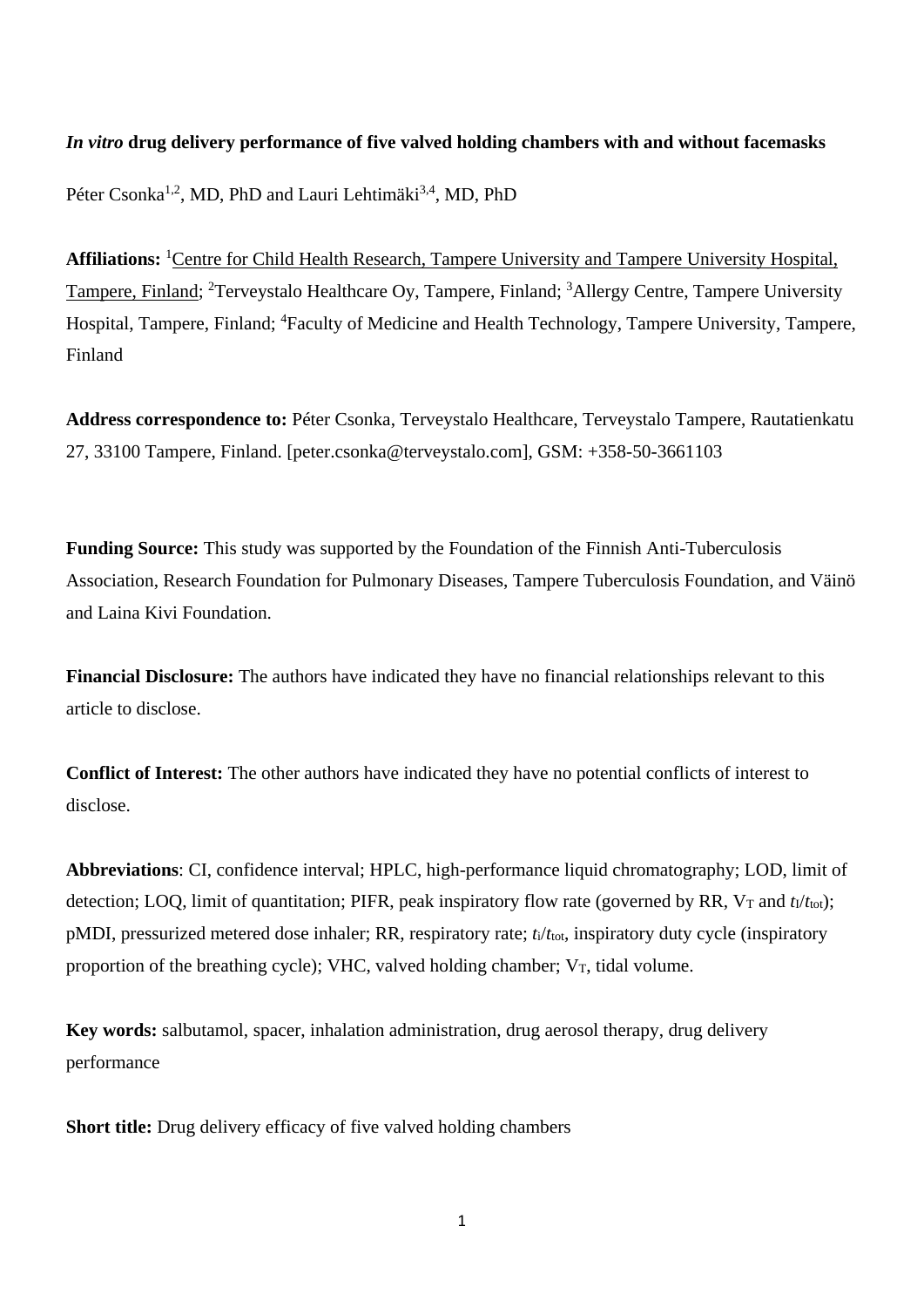## **Abstract**

**Background**: Valved holding chambers (VHCs) are essential for efficient pulmonary delivery of inhaled medication in preschool children. The numerous devices on the market vary in material, aerodynamic characteristics, volume, valve properties, and mask design. Drug delivery is affected by the VHC characteristics as well as by the age and breathing pattern of the child.

**Methods**: We measured the drug delivery efficacy of five VHCs widely available on the market, evaluated the effect of facemasks; and tested the differences between manufacturing lots. A breathing simulator was used to mimic normal (respiratory rate (RR)  $25/\text{min}$  and tidal volume (V<sub>T</sub>) 200 mL) and obstructive (RR 50/min and  $V_T$  50 mL) breathing of infants and toddlers.

**Results**: Salbutamol output was significantly higher with a normal breathing pattern compared to the obstructive breathing pattern in most VHCs. Without masks, the differences in the median *in vitro* filter doses of salbutamol were mainly from 2–10-fold among different types of VHCs. With masks, there was a greater than 20-fold difference in drug delivery capacity between the most and least effective devices. Most VHCs had a notable variation of performance between individual devices from different lots within the same brand.

**Conclusions**: There was an extreme variation in the salbutamol delivery performance among different types of VHCs for both normal and obstructive pediatric breathing patterns with and without masks. This magnitude of performance variability can have significant and unpredictable clinical implications.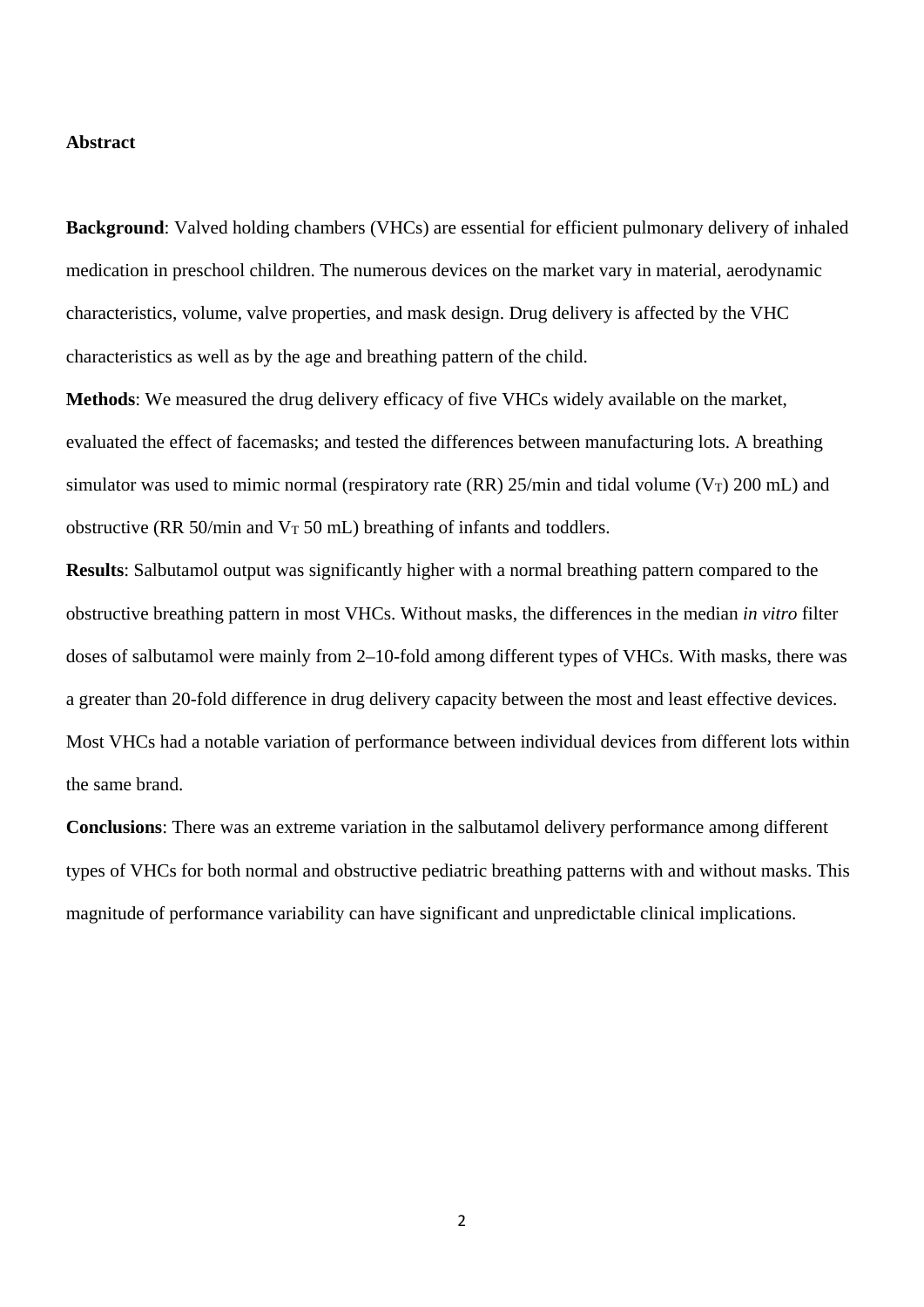#### **Introduction**

Acute wheezing with bronchoconstriction is most common before school age compared to any other age group<sup>1,2</sup>. Furthermore, acute exacerbations of asthma account for approximately 10 % of emergency visits in children and result in hospitalization of 20–40 % of cases<sup>3</sup>. Efficient pulmonary delivery of aerosolized medication is particularly challenging in preschool children due to their variable respiratory rate (RR) and low tidal volume  $(V_T)$ .

The use of valved holding chambers (VHCs) improves drug delivery and precludes the need for the coordination of actuation-inhalation from a pressurized metered dose inhaler  $(pMDI)^{4,5}$ . Facemasks (later referred to as masks) serve as a patient-device interface to facilitate drug delivery in children younger than four years and other patients who are incapable of holding a mouthpiece between the lips and teeth $4$ . A tight, yet comfortable, mask-to-face seal is essential for reliable drug delivery<sup>6,7,8</sup>. Children from the age four years are generally able to use VHCs without masks<sup>4</sup>.

Commercially available VHCs and masks differ in material, electrostatic and aerodynamic characteristics; volume; dead space; valve properties; and mask design. The behavior of an aerosolized drug depends on the VHC and mask used. Certain combinations of pMDI-VHC may result in drastic differences in dose output<sup>4,5,9,10,11,12,13</sup>.

Studies evaluating drug delivery by VHCs have mainly been performed with inspiratory flow rates of 20– 60 L/min, and only a few have used rates below 10 L/min<sup>14,15,16</sup>. Nevertheless, drug delivery is dependent on the patient population since the breathing pattern,  $V_T$ , peak inspiratory flow rate (PIFR), and resting RR all change with growth and development<sup>13,17,18,19</sup>. Tidal volume is approximately  $7-10$  mL/kg of ideal body weight<sup>19</sup> in the first few years of life. With age, RR decreases while  $V_T$  increases<sup>20</sup>. During bronchoconstriction, V<sub>T</sub> decreases and RR increases, and asthmatic patients have a higher range of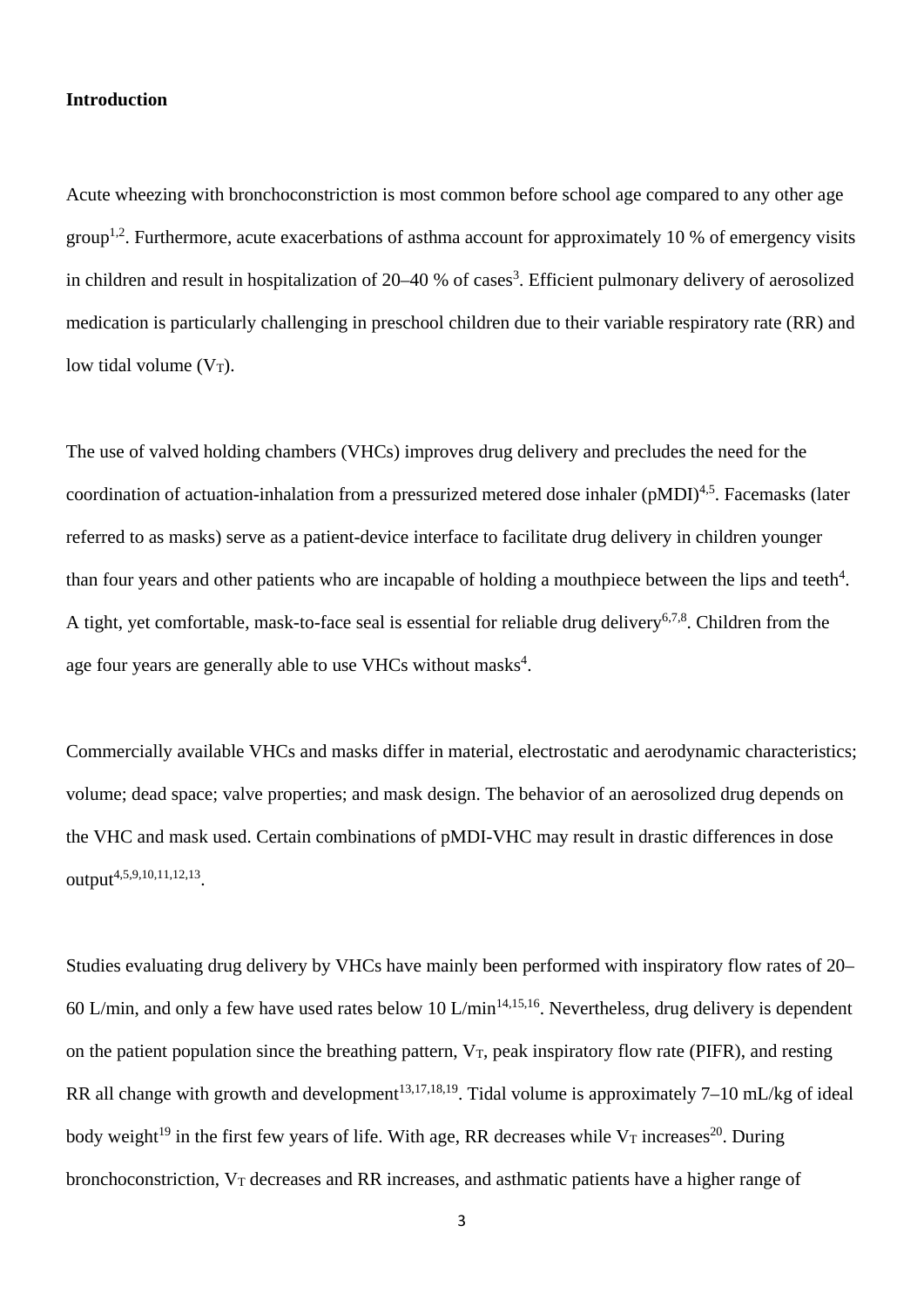variation in PIFR compared to healthy subjects<sup>18</sup>. Operation of VHCs under suboptimal conditions is clinically important since children below school age can have inspiratory flow rates as low as  $2 \text{ L/min}^{18}$ . A significant proportion of published studies evaluating and comparing the efficacy of VHCs are funded by their manufacturers, causing potential bias.

VHCs play a significant role in the treatment of millions of children worldwide. At present, there are no universal standards specifically applicable to orally inhaled drug products. Regional guidelines (e.g., by the European Medical Agency (EMA), US Food and Drug Administration (FDA), the Chinese Food and Drug Administration and the Japanese Ministry of Health, Labour and Welfare) provide a list of parameters that are critical to the safety, quality and efficacy of the final product depending on the specific type of inhaled preparation concerned. It has been recognized that the amount of drug received by the patient using an add-on device with pMDI will be directly influenced by the inhalation profile and user in question $21$ .

To achieve a better understanding of how drug delivery is affected in different patient groups, test systems should reflect the physiology of the intended users, and the performance of a given pMDI should be tested with a particular VHC with and without masks<sup>22</sup>. The main goals of this study are to quantify the impact of VHCs in a clinically relevant way. When a mask is used, measurement of the emitted dose (ED) should be performed with an age specific face model that physiologically simulates accurate dimensions and facial tissue. In addition, the face model should be correctly aligned with the mask to mimic real life usage. An array of face models have been developed for this purpose, including the Sophia Anatomical Infant Nose-Throat (SAINT) model<sup>23</sup>, the family of Aerosol Delivery to an Anatomical Model (ADAM) face models<sup>24</sup>, and the Soft Anatomical Mask (SAM) models<sup>25</sup>.

We recently reported marked differences in *in vitro* salbutamol delivery between two VHCs (Babyhaler, BH and Optichamber Diamond, OD) using numerous pediatric breathing patters<sup>13</sup>. Alarmingly, the drug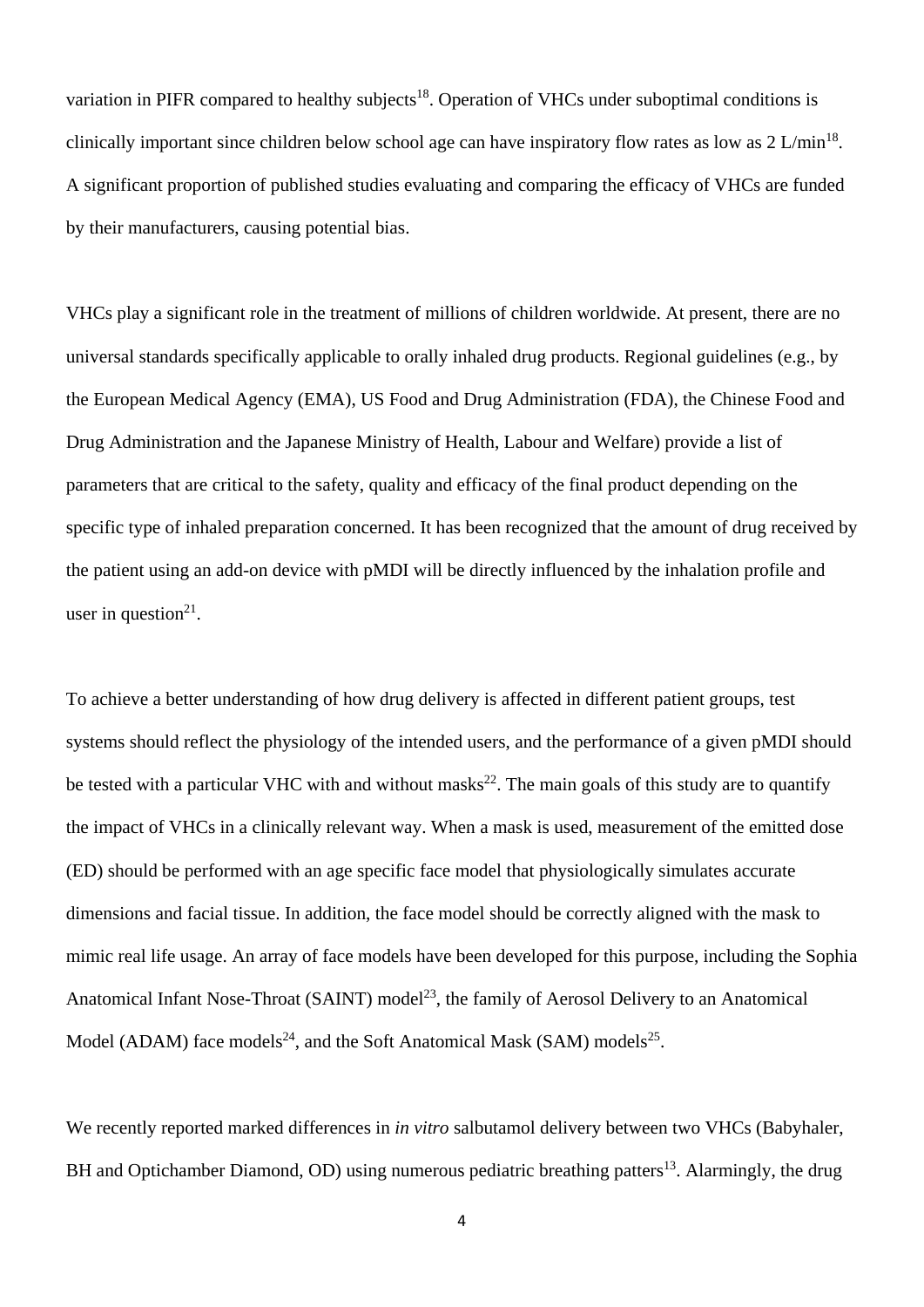delivery capacity of BH, which is available on the market globally, was close to zero when measured with obstructive breathing patterns. There seems to be a risk for a very poor or unreliable drug delivery performance with some VHC models, especially in small children with bronchoconstriction (who have a very low  $V_T$  and high RR).

Our hypothesis was that the amount of salbutamol delivered through VHCs is affected by the design and material of the VHCs and their corresponding masks, causing significant differences between drug delivery efficacies among different available VHCs. We also hypothesized that the drug delivery efficacy may vary, even between individual VHCs of the same type. Therefore, the detailed aims of this study were: 1) to assess the drug delivery efficacy of five VHCs widely available on the market; 2) to evaluate the effect of masks; and 3) to test whether there are differences in drug delivery between individual devices of the same type from different manufacturing lots. As the breathing pattern has been shown to affect drug delivery<sup>13</sup>, we used two different breathing patterns that mimic the RR and V<sub>T</sub> of infants and small children during normal and obstructive breathing.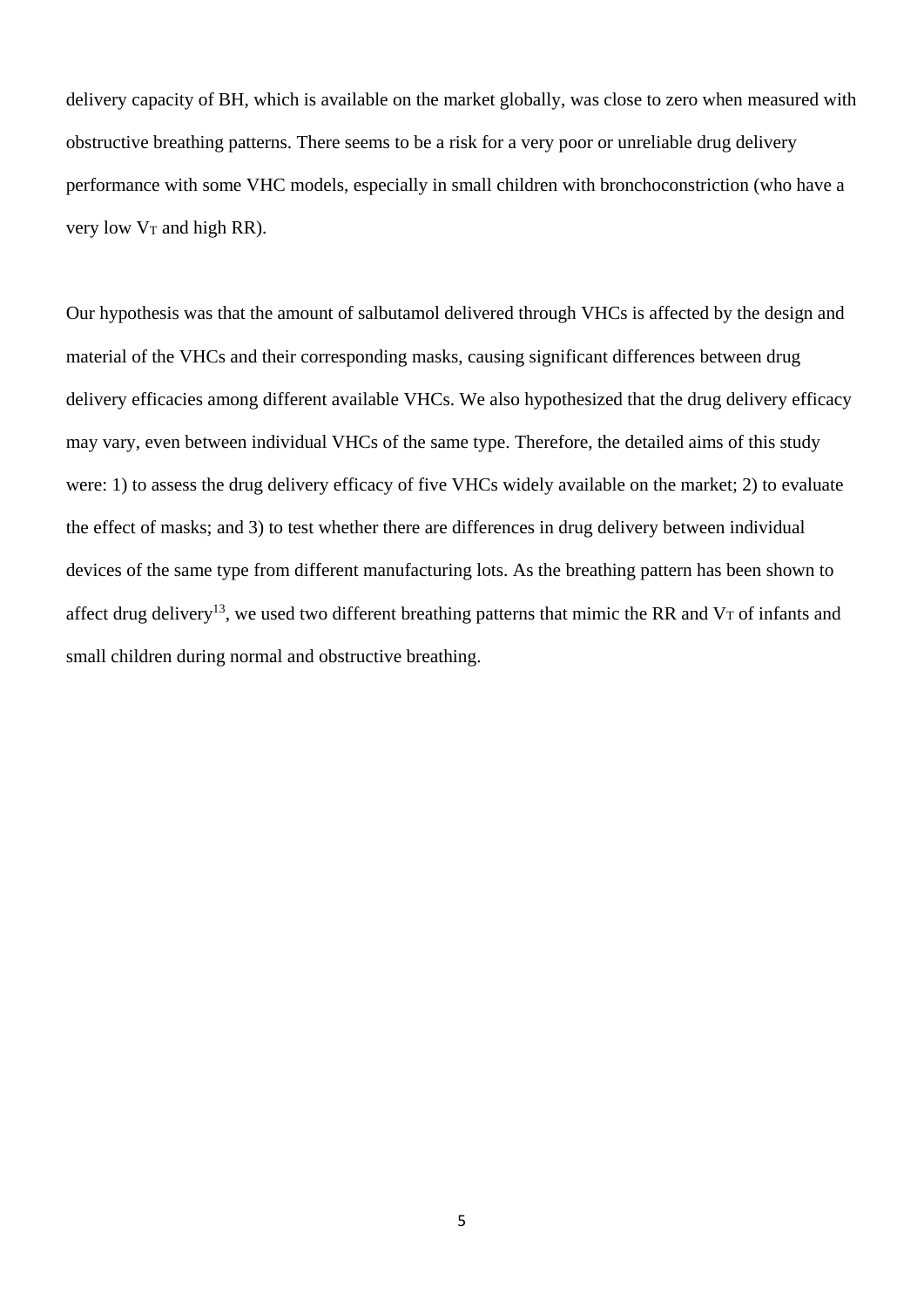## **Materials and Methods**

#### *Device setup*

Delivery of salbutamol sulphate generated by a pMDI (Ventoline Evohaler 1 mg/mL, GlaxoSmithKline Inc., Evreux, France) was measured in five types of VHCs with and without corresponding masks (table 1). The mask for each VHC was selected based on the manufacturers' recommendations. Three separate VHCs and masks from different manufacturing lots were used for each brand. Prior to each experiment, all the components of the VHCs were immersed in lukewarm water with detergent<sup>4</sup> (Fairy Liquid, Proctor & Gamble, UK), rinsed under running tap water, and left to air-dry vertically.

A previously validated horizontal test rig with a soft anatomical face model  $(SAM0)^{25}$  designed for the evaluation of VHC and mask performance was used (figure 1). Each VHC was positioned in its custom built cradle that could be fully adjusted to the optimal position. Each VHC-mask system was naturally applied against the face replica using a pulley system that delivered a constant force of 4.9  $N^{26}$ .

A filter (PARI Respiratory Equipment, Inc., USA) within a low dead-space (10 mL) filter holder was used to trap drug particles. For measurements without masks (figure 1A), the filter holder was positioned between the mouthpiece of the VHC and the breathing simulator (Sinus Breathing Simulator; PARI, Starnberg, Germany). When a mask was used, the filter holder was connected to an airtight metal tube inside the "mouth" of the face model (figure 1B). The location of the filter within SAM0 was chosen based on previous work<sup>8</sup>. The simulator produced alternating inspirations and expirations with a sinusoidal wave and a duty cycle (inspiratory proportion of the breathing cycle) of 0.5. The accuracy of the breathing simulator was validated by a Fluke VT305 Gas Flow Analyzer (Fluke Biomedical, USA).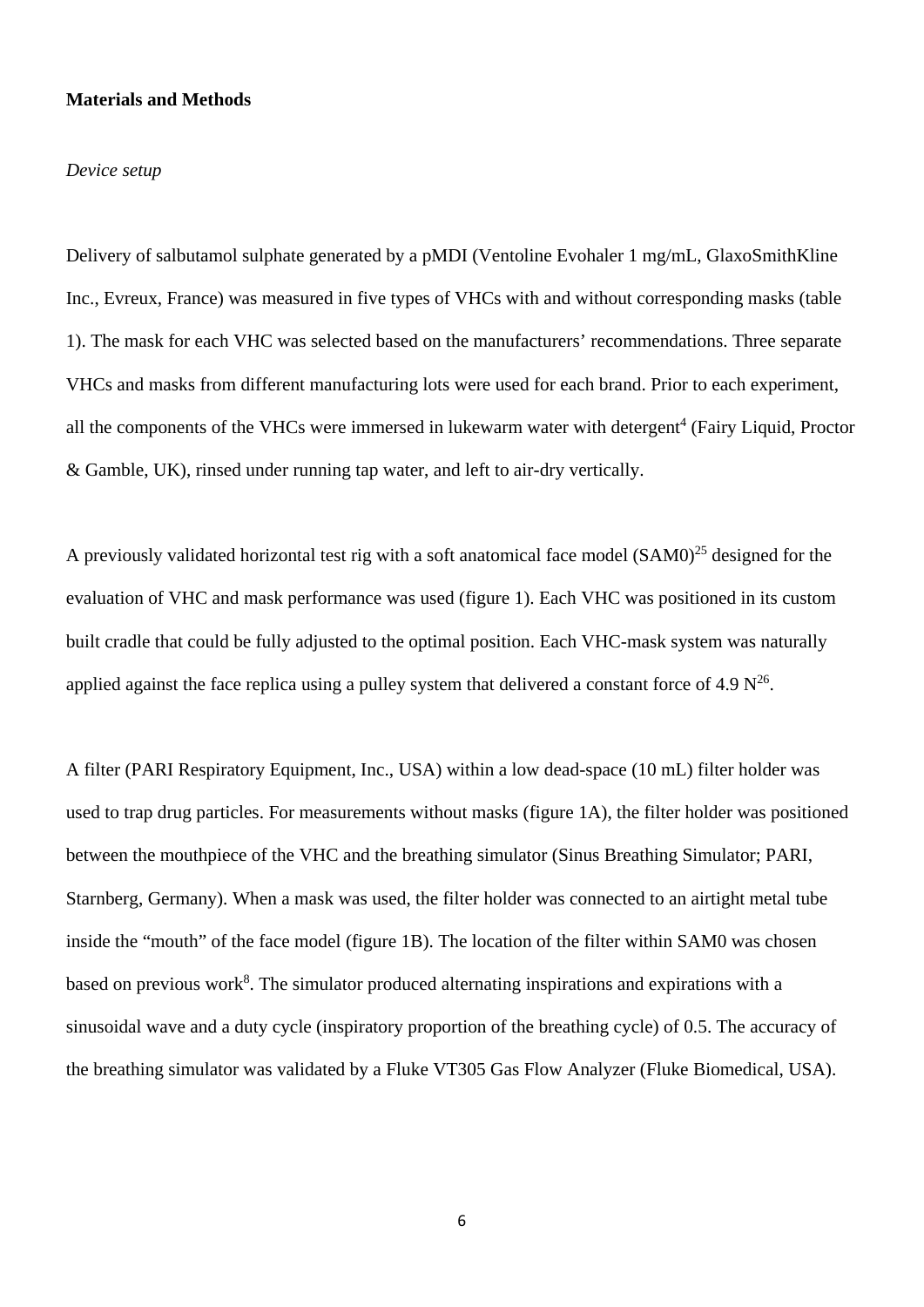#### *Measurement protocols*

We used two different clinically meaningful pediatric breathing patterns<sup>18</sup> (table 2): RR 25/min with V<sub>T</sub> 200 mL (normal breathing) and RR 50/min with  $V<sub>T</sub>$  50 mL (obstructive breathing) for each VHC and VHC-mask combination. For every setup, the salbutamol output was measured on six replications using individual devices from three lots.

Before each measurement sequence, pMDIs were primed by actuating them five times. Before every actuation, the pMDI was shaken vigorously five times. The pMDI was then inserted into the VHC and immediately actuated at the start of inhalation<sup>27</sup>. During each measurement, the valve movement was constantly assessed by visual inspection. Salbutamol was left to accumulate in the filter for eight breathing cycles, which has been shown to be sufficient to empty even larger volume VHCs<sup>4,26,27,28</sup>. The filters were sealed with Parafilm M (Bemis Company, Inc., Oshkosh, WI) until analysis of the drug content.

#### *Filter analysis*

Drug particles deposited on the filters in each measurement protocol were recovered and analyzed by high-performance liquid chromatography (HPLC) carried out by Emmace Consulting AB (Lund, Sweden). The HPLC method was based on the internal standard methodology, and the limit of quantitation (LOQ) was determined as the peak height corresponding to 10 times the noise level. The LOQ was 2 µg. The HPLC system (Agilent 1100) was fitted with the appropriate column (Symmetry [Waters], C18, 5 µm, 50x3.9 mm). Bracketing standards were generated and run, and the accuracy of the standards was checked. The standards were injected and run at least 6 times. The percentage relative standard deviation of the bracketing standards was < 2 % throughout the runs with excellent linearity  $(y=0.0021x, R<sup>2</sup>=0.9998)$ . To assess how the results were affected by the possible variation in the output of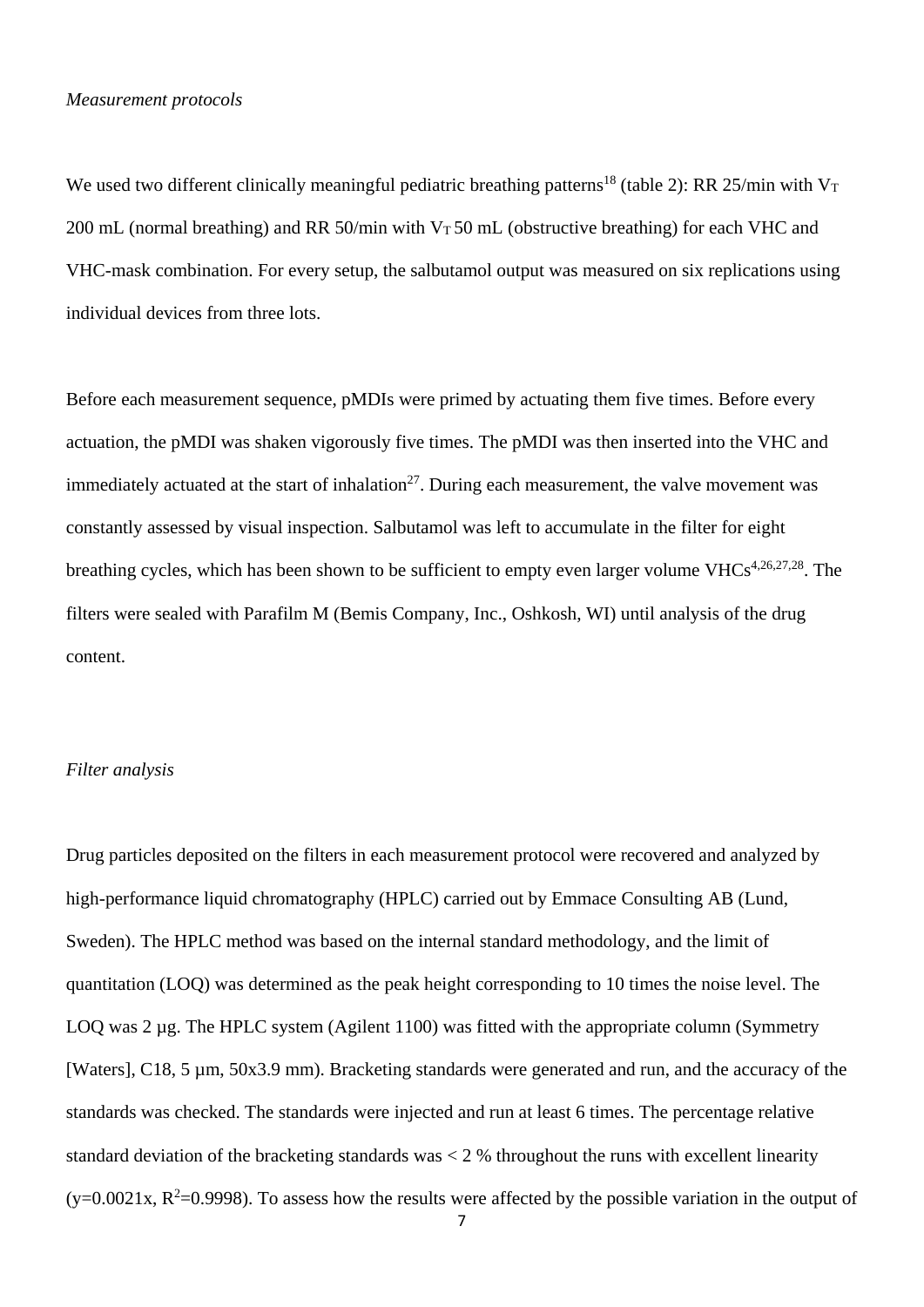pMDIs, we measured the emitted dose of each pMDI used in the study six times by connecting a filter directly to the mouthpiece of the pMDI. The median dose of salbutamol sulphate measured directly from the mouthpiece of the pMDIs was close to the nominal dose, with only a minor variation overall (median 92.0 µg, 95 % confidence interval (CI) 90.0–94.1 µg).

## *Statistics*

On the basis of our previous study<sup>13</sup>, it was anticipated that six measurements for each device from each lot and 18 measurements for each VHC setup would allow the detection of possible significant differences. The data were not assumed to be normally distributed. The *in vitro* filter dose values are reported as the medians and minimum and maximum values. To test for pairwise differences in the *in vitro* filter dose values between different VHCs, setups and breathing patterns, the Mann-Whitney U test was used. To assess the difference between devices from three different lots, the Kruskal Wallis test was used. SPSS Statistics for Windows, version 24 (IBM Corp., Armonk, N.Y., USA) was used for data analysis.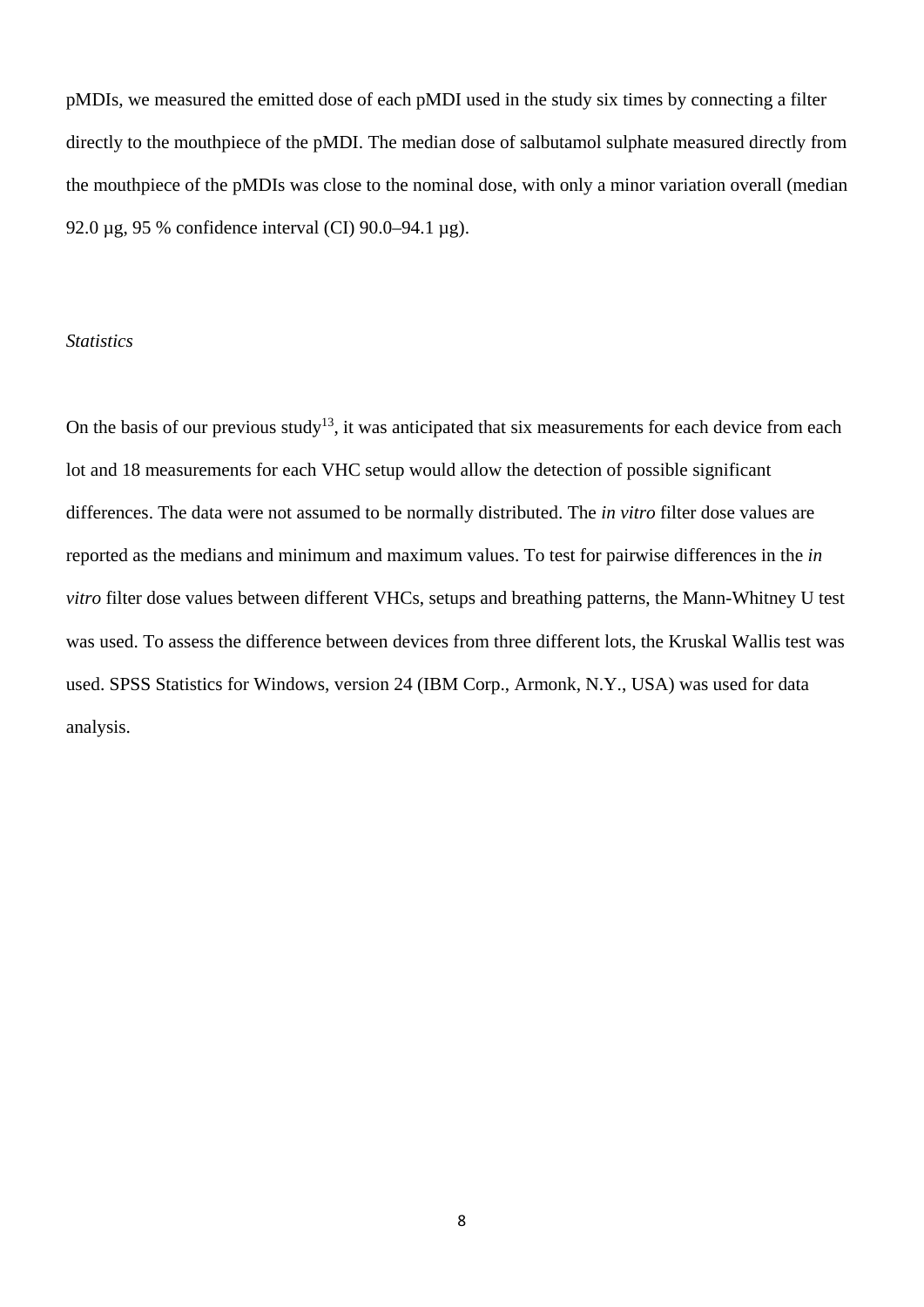## **Results**

Figure 2, table 3 and table 4 illustrate the drug delivery performances of three individual VHCs from different manufacturing lots for each of the five VHC types both with and without their corresponding masks.

Effect of the VHC type

When masks were not used, the difference in the delivered median dose was most conspicuous between Vortex and BH (15-fold) and less prominent between OD and Aerochamber Plus (AP) (not significant) (table 4). Without masks, AP, OD and Vortex were clearly superior to A2A and BH.

# Effect of the mask

Drug delivery was significantly poorer with masks for each VHC type, except for OD. The performances of A2A, BH and Vortex were extremely poor with masks, as drug delivery was reduced by 44–93 % (table 3). Only AP and OD were noticeably superior to the others when masks were used. With masks, OD delivered a significantly higher dose of salbutamol compared to any other VHC for both breathing patterns. When masks were used, the difference in the median *in vitro* filter dose of salbutamol was over 20-fold, favoring OD over BH.

Between-lot variation

Most VHCs showed a notable variation of performance between individual devices from different lots. This between-lot variation was most prominent for BH and A2A (figure 2).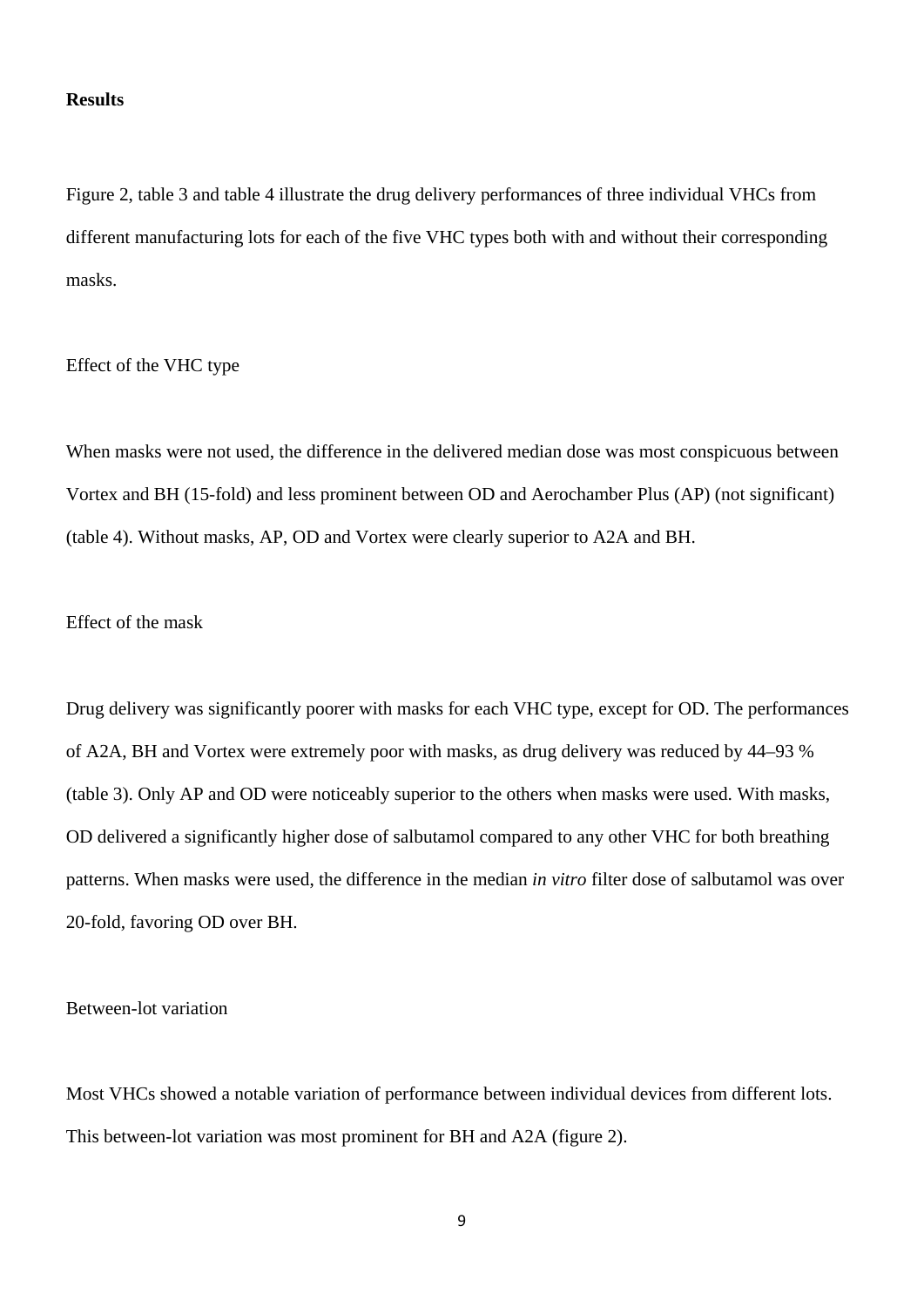Consistency of results using two different respiratory patterns

Salbutamol output was significantly higher with the normal breathing pattern (RR 25/min and  $V<sub>T</sub>$  200 mL) compared to the obstructive breathing pattern (RR  $50/\text{min}$  and  $V_T$  50 mL) in all of the VHC models, except for BH without a mask and for Vortex with a mask (table 3). There were considerable differences in drug delivery between different VHC types for both respiratory patterns with and without masks (table 4).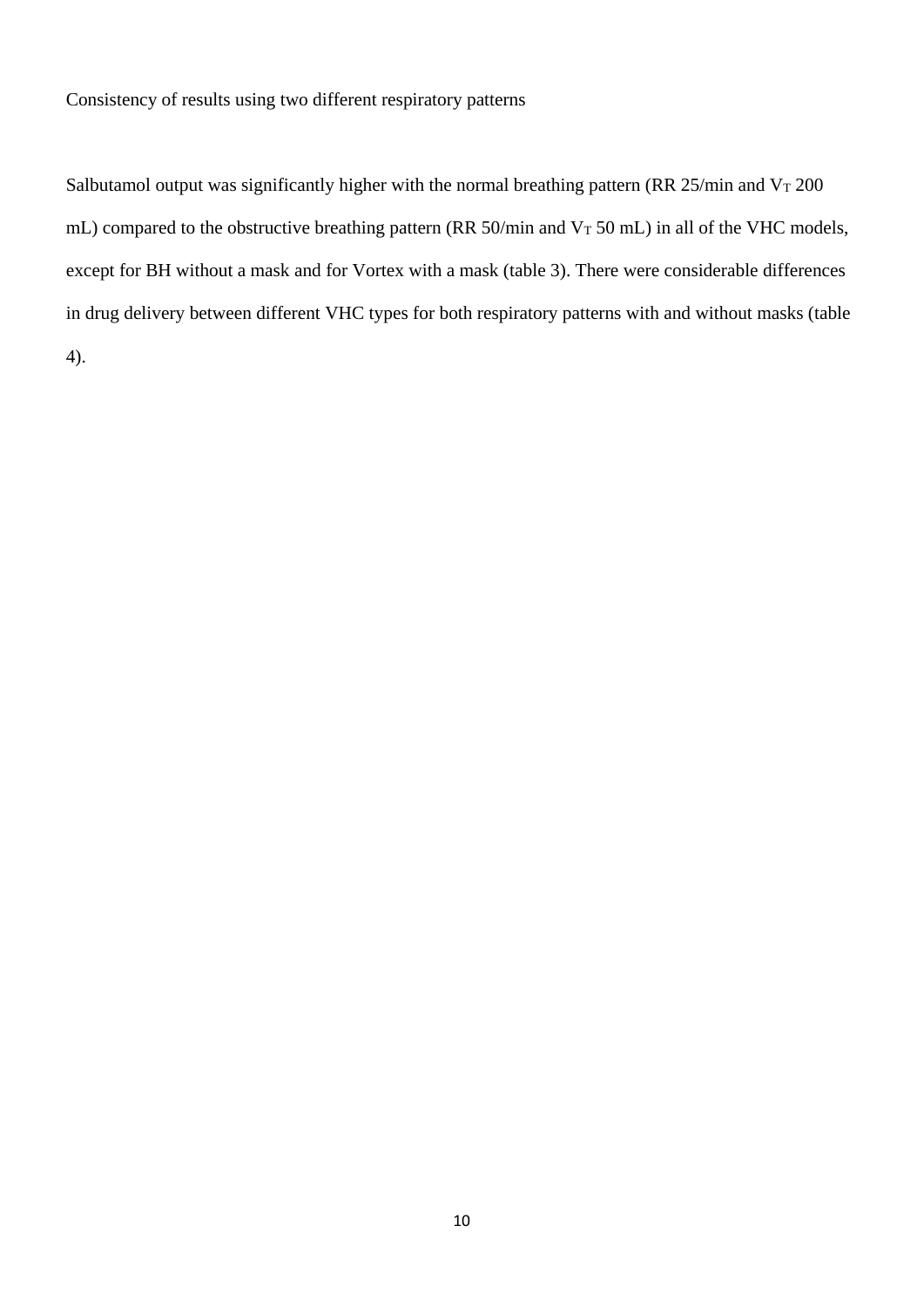#### **Discussion**

We found an extreme variation in the *in vitro* drug delivery performances of five VHCs with or without mask and even between similar devices from different manufacturing lots. Additionally, drug delivery was most often decreased by the use of a facemask or when applying a shallow and rapid respiratory pattern related to an airway obstruction.

In line with previous studies<sup>14,29</sup>, we found that VHCs with a somewhat larger volume (i.e., A2A (210) mL) and BH (350 mL)) had a significantly lower salbutamol output at low  $V_T$  compared to smaller volume VHCs. On the other hand, Vortex (194 mL) performed significantly better than A2A without masks, despite having a similar volume. It has been speculated that the aerosol concentration and particle impaction in a larger volume VHC are less than those in a smaller volume VHC, which results in lower inhaled doses at a small V<sub>T</sub> but higher doses when the VHC can be emptied faster with a larger V<sub>T</sub><sup>17,29</sup>. However, chamber volume is not the only factor that affects drug delivery<sup>11,24</sup>. For example, Vortex and A2A have comparable chamber volumes but differed in almost every other aspect (e.g., shape, material, and valve design), any of which could be responsible for the recovered drug mass on the filter.

We found that drug delivery was, in general, lower when a facemask was present using both respiratory patterns. This result is in line with findings from previous studies<sup>16</sup>. The lower drug delivery with masks and the variation between VHC-mask systems can be explained by the considerable differences in mask shape, volume and flexibility. The dead space and leak of the VHC-mask system have important implications. With the relatively large mask dead space (80 mL) of BH and its large chamber volume, only minimal amounts of drug would be delivered to the respiratory tract of infants with a low  $V_T^{29}$ . A2A has a similar mask dead space compared to BH, but its lower chamber volume could possibly explain its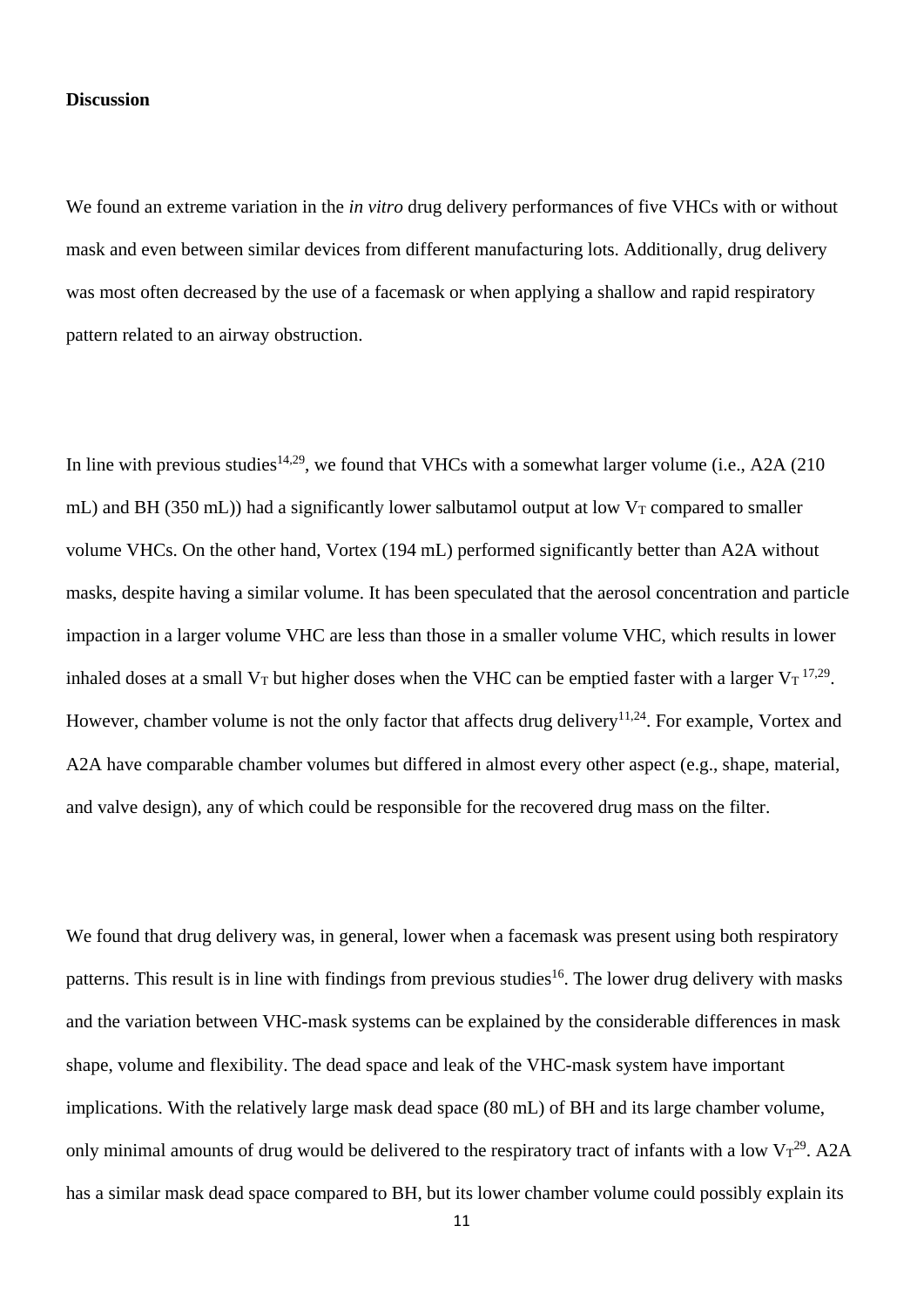higher drug output compared to BH. On the other hand, the filter dose of salbutamol was much lower using Vortex with a facemask present than without it. Since the dead space of this mask is relatively low, leakage of air between mask and the face model could explain the low amount of drug recovered from the filter 6,30,31.

The degree of adaptability and flexibility of the mask are also important factors that influence the fit and mask-to-face seal as well as the physical dead space of the mask $32$ . When pressed against the face, pressure causes compression of the mask, tightening the contact and reducing the actual mask dead space33,34. Thus, drug delivery will be affected by the force applied by the caregiver as well as the flexibility, compressibility and shape of the mask. A good seal with a minimal leak around the nose, cheeks, and mouth will ensure inspiration through the VHC and not allow ingress of ambient air between the mask and face $6,7$ .

Minh et al.<sup>26</sup> investigated how children and their caregivers react to mask application force in 1–4 yearold children. They found that the mask was best accepted when the mean mask application force was approximately 4 N. When the pressure against the face increases, children become agitated and a tight seal is difficult to maintain. With increasing discomfort, children are more likely to cry or scream, which also decreases the inhaled dose<sup>31,35</sup>. Shah et al.<sup>33</sup> tested seven commonly used masks with various applied forces. Mask leakage was properly eliminated at a 6.7 N applied force, with only two out of the seven masks investigated, meaning that most masks require a higher application force, which will not always be accepted by children. Esposito-Festen et al.<sup>36</sup> found that the lung dose decreased more rapidly when the mask leak was located close to the nose relative to a leak situated near the chin. Depending on the location and size of the mask leak, drug delivery can be very low, close to the limit of detection. In our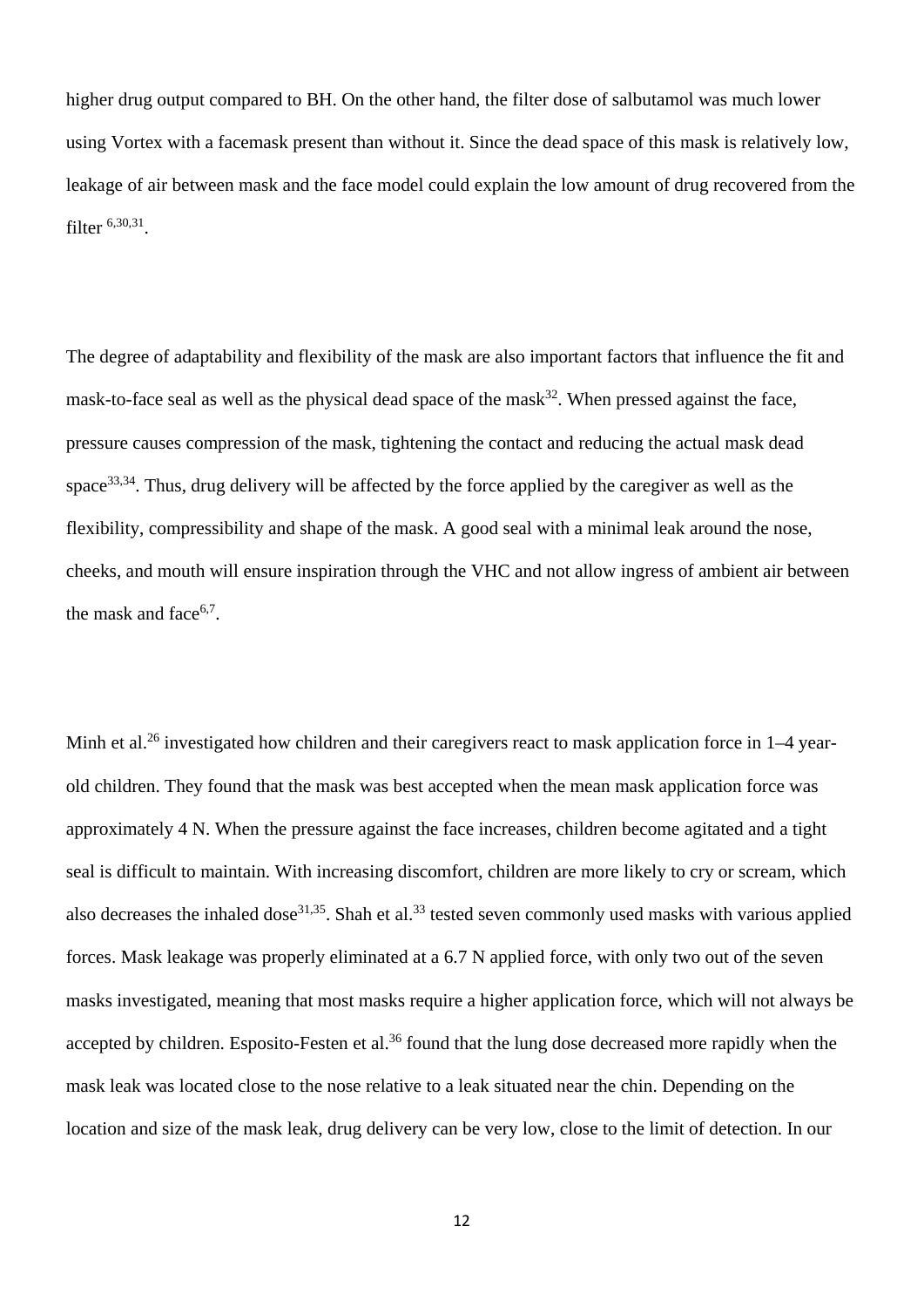study, the mask fit to the anatomical face model considerably varied. We did not measure the degree of mask leak, but by visual inspection, the best seal appears to have been achieved by the OD mask.

We are not aware of other studies reporting the between-lot variability of VHCs. Although we did not evaluate valve function, mechanical anomalies might explain our finding. Valves are fine structures in which even small inequalities may considerably affect their function especially at a low respiratory flow. Unfortunately, little is known about the minimum required flow rates needed by VHCs and VHC-mask systems to operate properly<sup>37</sup>.

In most VHC models under investigation, a normal breathing pattern yielded a higher output dose compared to an obstructive breathing pattern. Drug delivery through VHCs has been shown to be dependent on the inhalation volume and flow<sup>13,32,38,39,40</sup>. Chavez and colleagues<sup>16</sup> found that gradually increasing the  $V_T$  from 36 mL to 290 mL led the filter dose of albuterol to increase in a logarithmic fashion with RRs of 12 L/min and 24 L/min, respectively. Similarly to our findings, Mitchell et al.<sup>10</sup> reported that some VHC designs yielded undetectable levels of salbutamol in challenging circumstances (RR  $30/\text{min}$  with  $V_T$  50 mL).

Our results are limited to the *in vitro* model used to compare the drug delivery efficacy of VHCs and masks. As we did not use an anatomical model of the airways or a cascade impactor but measured drug deposition right behind the oral cavity of the face model, we are over-estimating true pulmonary drug deposition and direct conclusions on pulmonary drug deposition *in vivo* cannot be made. However, the advantages of using an *in vitro* setting are the possibility to make multiple repeated measures and to avoid patient related sources of error, which allows the properties of the devices themselves to be focused on. In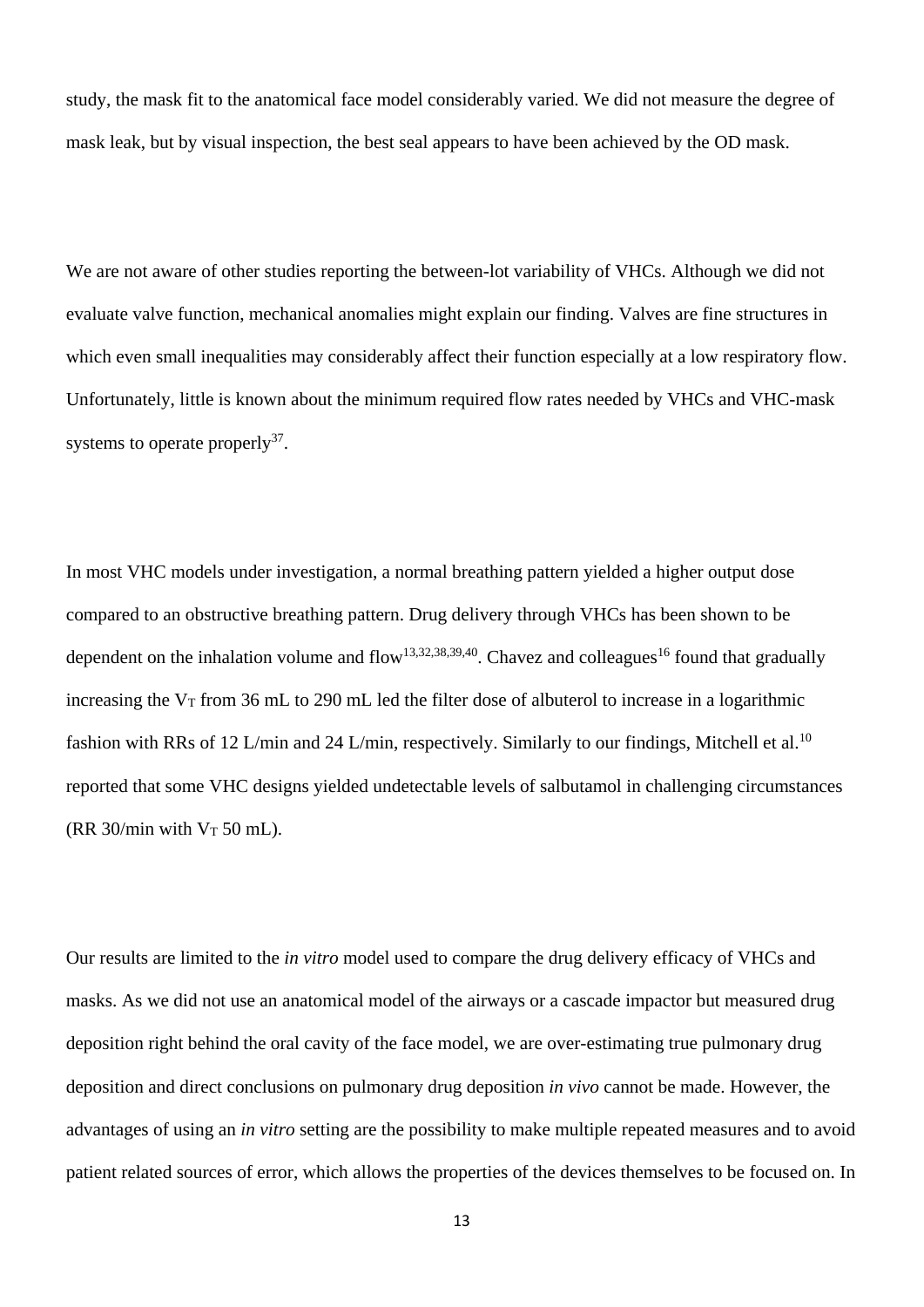addition, different predefined respiratory patterns can be tested in a repeatable manner between different device types. Further, our results only apply to the two breathing patterns tested. These quite reliably reflect  $V_T$  and RR during normal and obstructive breathing in children between one and six years of age, but the VHCs might perform better in older children with a higher  $V_T$ . In some children, application of a mask might result in irregular breathing with a sudden decrease or increase in inspiratory flow. Under experimental conditions, it is not possible to study all the potential combinations of breathing patterns. Certain breathing patterns are not present in the same child or in the same age group because masks are mainly used in children below 3–4 years of age. Nevertheless, the measured differences are consistent and the main conclusions remain the same.

We used a respiratory simulator that produced a regular sinusoidal respiratory cycle instead of a random variable natural pattern in real subjects. Due to the sinusoidal pattern of respiratory cycle in our simulator, the duty cycle (proportion of inspiratory time of the whole respiratory cycle) was 0.5. This is not typical to humans and in young children duty cycle may be as low as 0.25. Therefore, although  $V_T$  and RR in our study were comparable to real-life settings, the peak inspiratory flow differs from real breathing cycles in which the inspiratory proportion and curve shape differ from the experimental sinusoidal pattern.

Although there were drastic differences in total drug delivery through the different types of VHCs, this may not reflect equal differences in actual pulmonary deposition *in vivo*. The *in vitro* filter dose represents the total dose of delivered drug particles regardless of their size. Pulmonary deposition and the clinical effect are influenced not only by the total dose but also by the particle size distribution of the aerosol delivered through the VHC.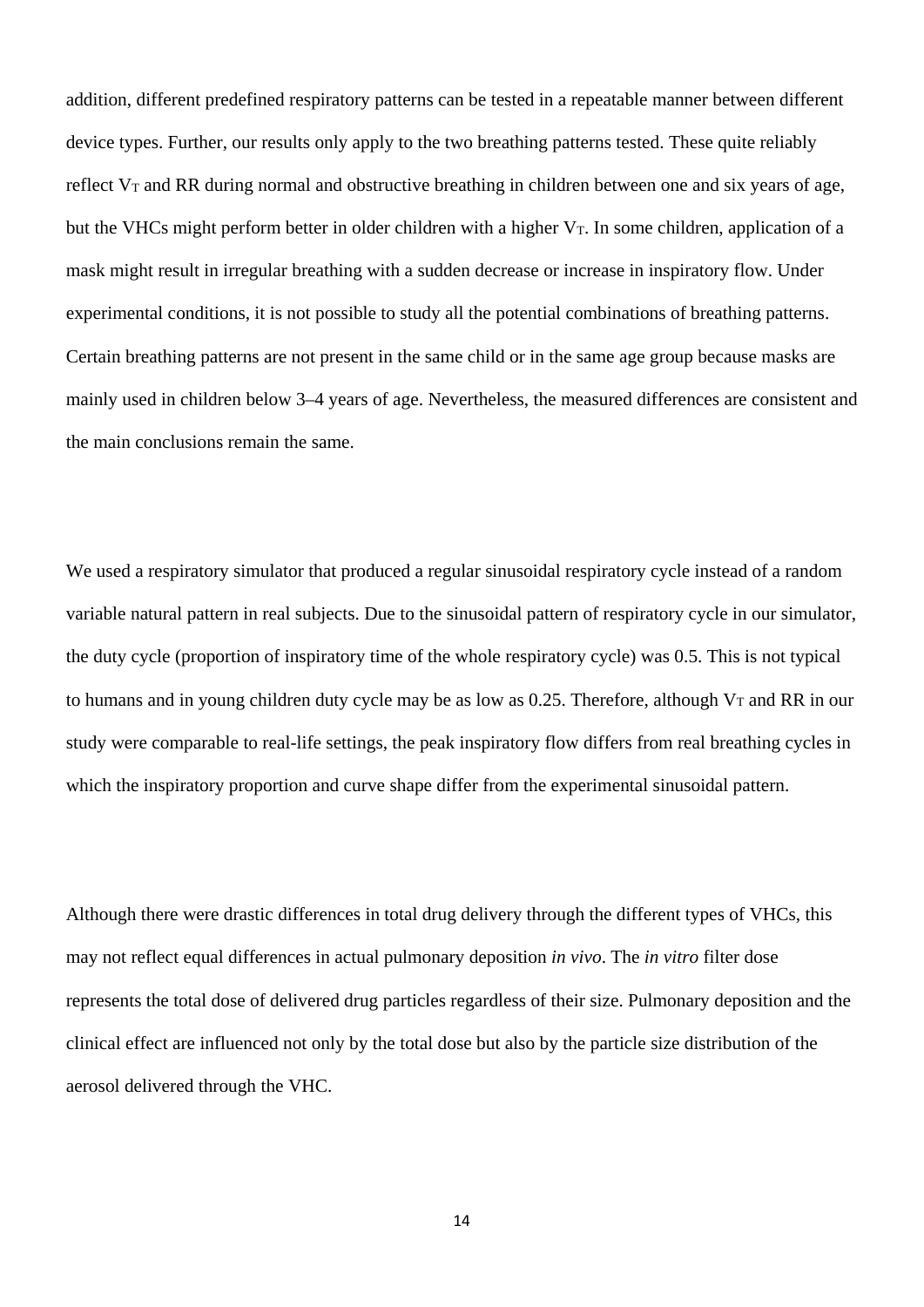In conclusion, there is a marked difference in *in vitro* drug delivery between different types of VHCs and their masks in normal and obstructive pediatric breathing patterns. Therefore, these devices cannot be regarded as interchangeable, and the recommended drug doses should be based on the properties of each VHC. Clinical trials are needed to test whether these differences in *in vitro* drug delivery also cause differences in treatment responses *in vivo*.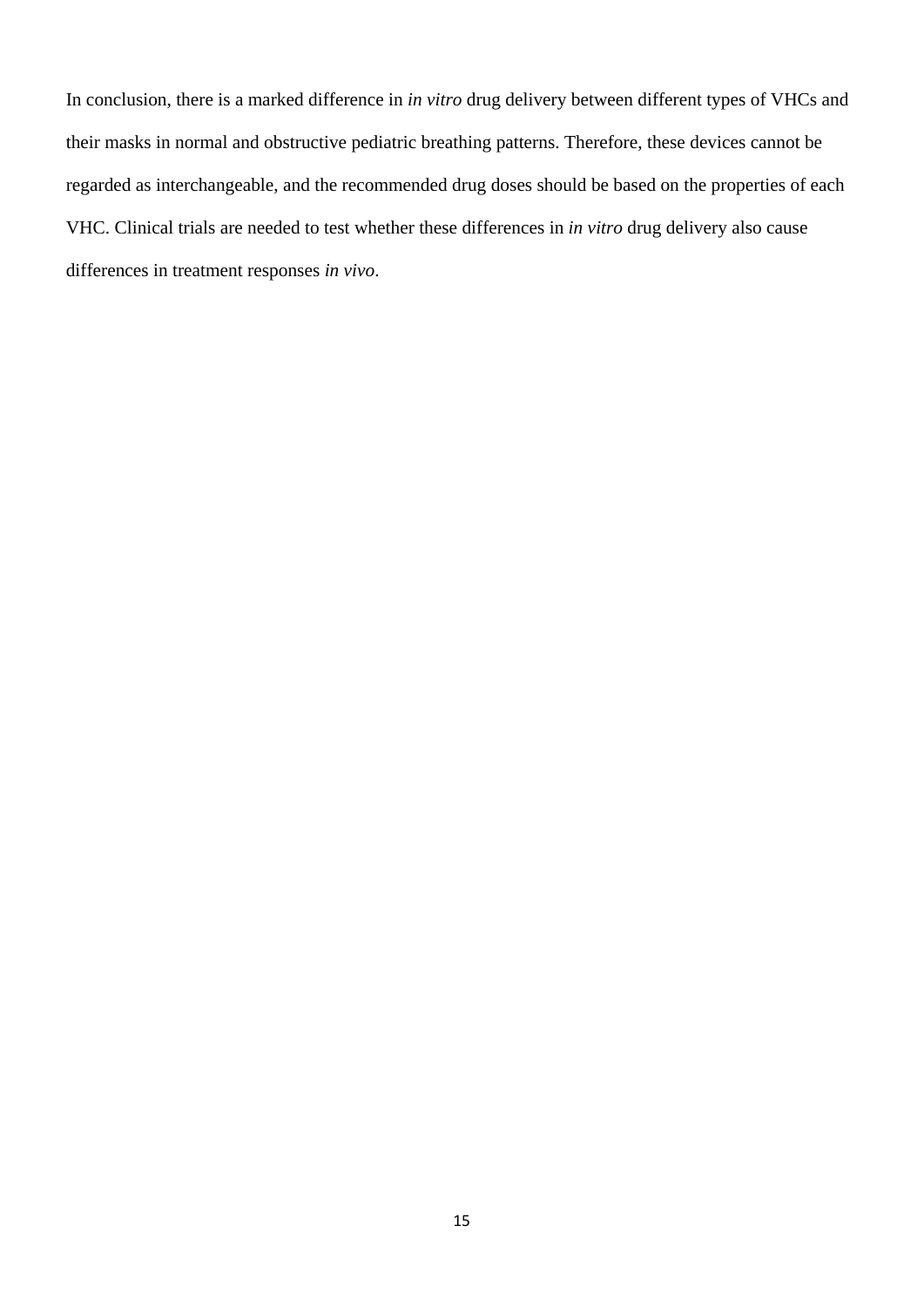# **Acknowledgements**

The test rig was borrowed form Philips Respironics, Tangmere, UK and the respiratory simulator was borrowed from Children's Hospital Falun, Dalarna, Sweden. We would like to thank Mikael Csonka for his practical help.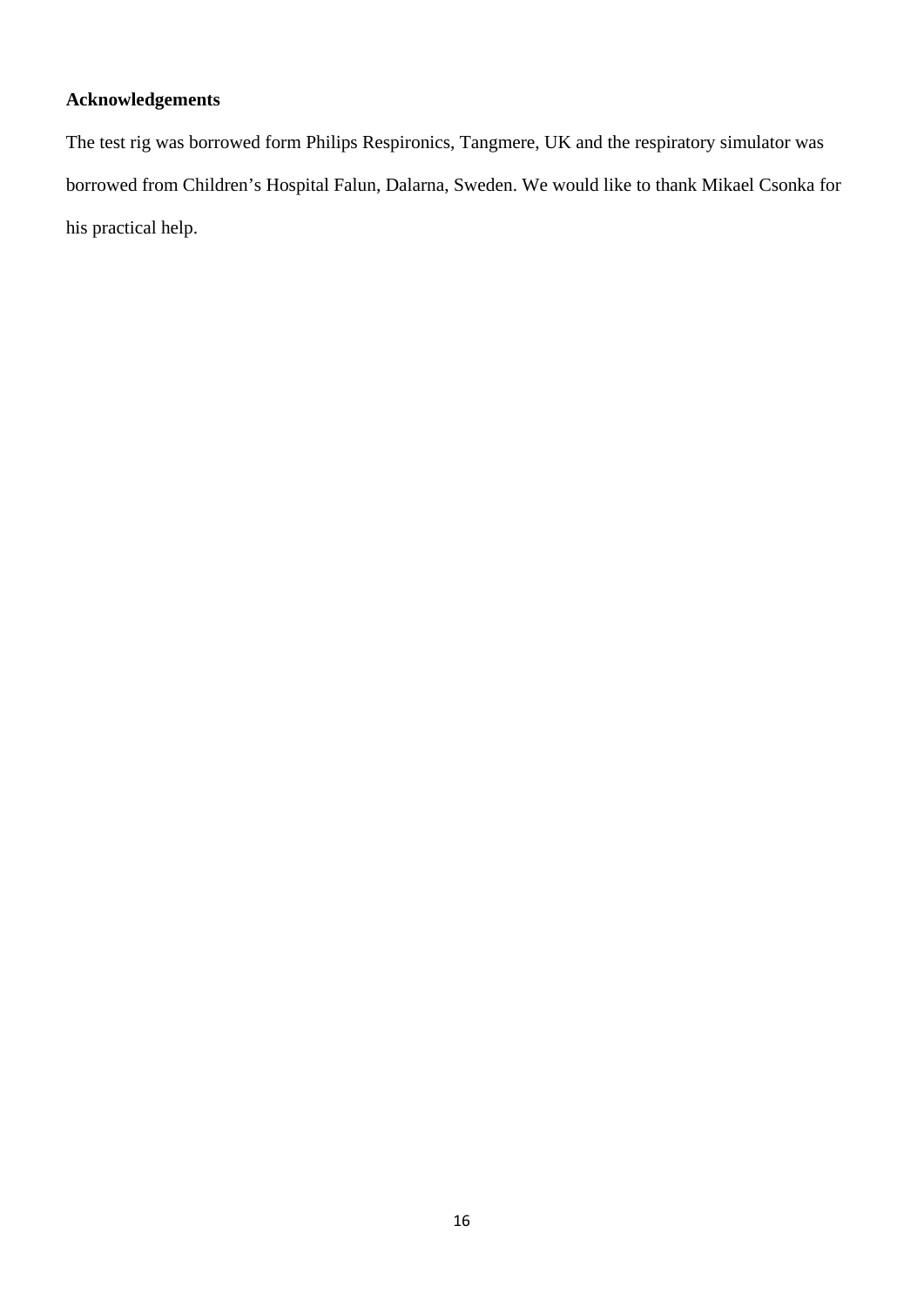#### **References**

1. Kuehni CE, Davis A, Brooke AM, Silverman M. Are all wheezing disorders in very young (preschool) children increasing in prevalence? Lancet. 2001;357(9271):1821–1825. doi:10.1016/S0140-

6736(00)04958-8

2. Jurca M, Pescatore AM, Goutaki M, Spycher BD, Beardsmore CS, Kuehni CE. Age-related changes in childhood wheezing characteristics: A whole population study. Pediatric Pulmonology.

2017;52(10):1250–1259. doi:10.1002/ppul.23783

3. Csonka P, Mertsola J, Klaukka T, Kaila M, Ståhlberg MR, Ashorn P. Corticosteroid therapy and need for hospital care in wheezing preschool children. European Journal of Clinical Pharmacology.

2000;56(8):591–596. doi:10.1007/s002280000199

4. Global Strategy for Asthma Management and Prevention - updated 2018.

doi:10.1183/09031936.00138707

5. Amirav I, Newhouse MT. Review of optimal characteristics of face-masks for Valved-Holding

Chambers (VHCs). Pediatric Pulmonology. 2008;43(3):268–274. doi:10.1002/ppul.20767

6. Amirav I, Newhouse M. Aerosol therapy with valved holding chambers in young children: importance of the facemask seal. Pediatrics. 2001;108(2):389–394. doi:10.1542/peds.108.2.389

7. Janssens HM, Tiddens HAWM. Facemasks and Aerosol Delivery by Metered Dose Inhaler–Valved Holding Chamber in Young Children: A Tight Seal Makes the Difference. Journal of Aerosol Medicine. 2007;20(s1):S59–S65. doi:10.1089/jam.2007.0578

8. Nikander K, Berg E, Smaldone GC. Jet Nebulizers versus Pressurized Metered Dose Inhalers with Valved Holding Chambers: Effects of The Facemask on Aerosol Delivery. Journal of Aerosol Medicine. 2007;20(s1):S46–S58. doi:10.1089/jam.2007.0588

9. Barry PW, O'Callaghan C. In vitro comparison of the amount of salbutamol available for inhalation from different formulations used with different spacer devices. European Respiratory Journal.

1997;10(6):1345–1348. doi:10.1183/09031936.97.10061345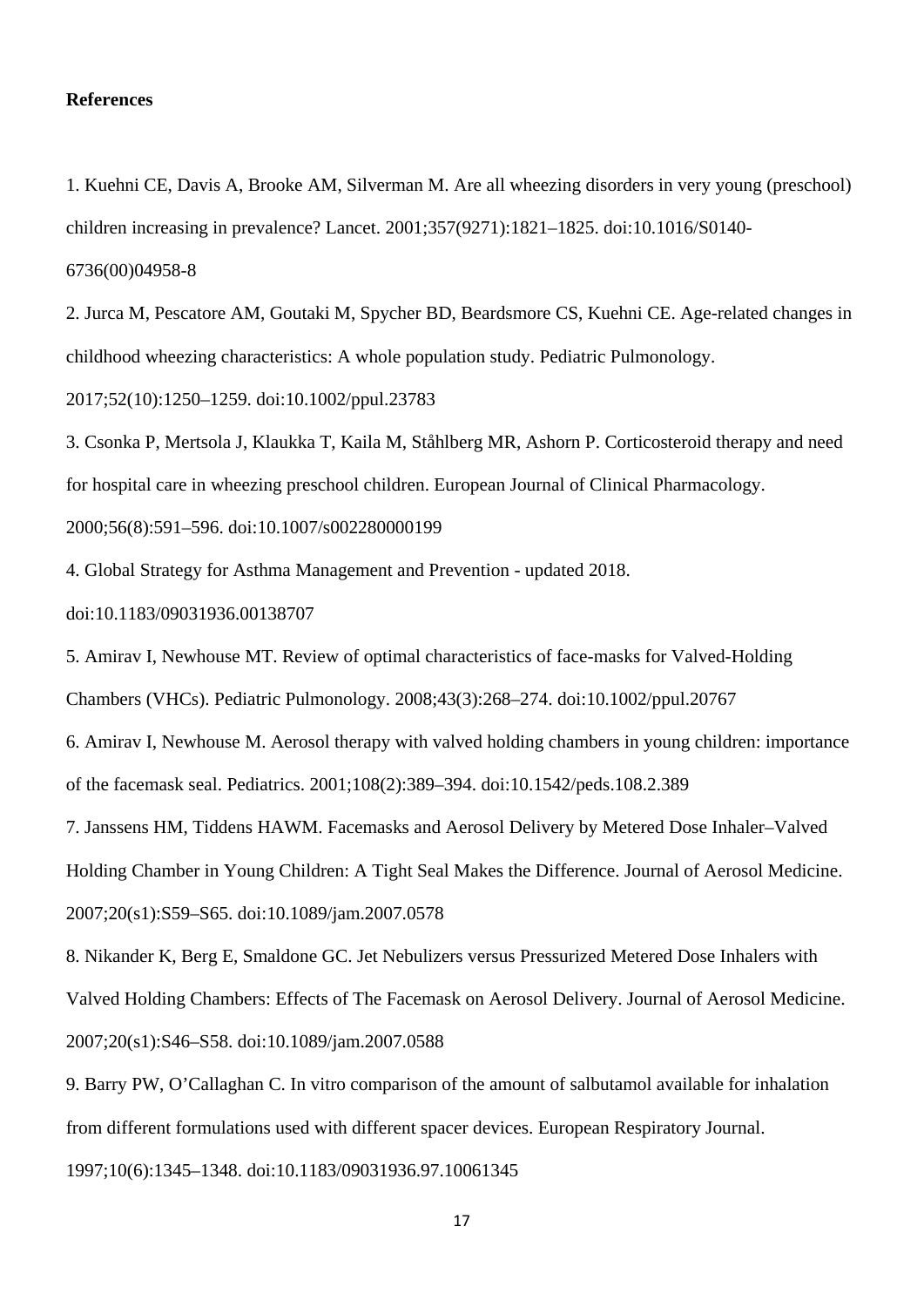10. Mitchell JP, Nagel MMWMM. In Vitro Performance Testing of Three Small Volume-Holding Chambers under Conditions That Correspond with Use by Infants and Small Children. Journal of Aerosol Medicine. 1997;10(4):341–349. doi:10.1089/jam.1997.10.341

11. Berg E, Madsen J, Bisgaard H. In vitro performance of three combinations of spacers and pressurized metered dose inhalers for treatment in children. European Respiratory Journal. 1998;12(2):472–476. doi:10.1183/09031936.98.12020472

12. Janssens HM, Heijnen EMEW, De Jong VM, Hop WCJ, Holland WPJ, De Jongste JC, Tiddens HAWM. Aerosol delivery from spacers in wheezy infants: A daily life study. European Respiratory Journal. 2000;16(5):850–856. doi:10.1088/0953-8984/1/25/010

13. Csonka P, Lehtimäki L. Valved holding chamber drug delivery is dependent on breathing pattern and device design. ERJ Open Research. 2019;5(1):00158–02018. doi:10.3390/rs6109653

14. Schultz A, Le Souëf TJ, Looi K, Zhang G, Le Souëf PN, Devadason SG. Validation of methodology for recording breathing and simulating drug delivery through spacers and valved holding chambers. Journal of aerosol medicine and pulmonary drug delivery. 2010;23(5):311–322.

doi:10.1089/jamp.2008.0733

15. Slator L, von Hollen D, Sandell D, Hatley RHM. *In Vitro* Comparison of the Effect of Inhalation Delay and Flow Rate on the Emitted Dose from Three Valved Holding Chambers. Journal of Aerosol Medicine and Pulmonary Drug Delivery. 2014;27(S1):S-37-S-43. doi:10.1089/jamp.2013.1061

16. Chavez A, McCracken A, Berlinski A. Effect of face mask dead volume, respiratory rate, and tidal volume on inhaled albuterol delivery. Pediatric Pulmonology. 2010;45(3):224–229.

doi:10.1002/ppul.21156

17. Vincken W, Levy ML, Scullion J, Usmani OS, Dekhuijzen PNR, Corrigan CJ. Spacer devices for inhaled therapy: why use them, and how? ERJ Open Research. 2018;4(2):1–10.

doi:10.1183/23120541.00065-2018

18. Nikander K, Denyer J. Breathing patterns. European Respiratory Review. 2000;10(76):576–579. 19. Rubin BK, Mba M, Fink JB, Faarc RRT, Comfort FM. Optimizing Aerosol Delivery by Pressurized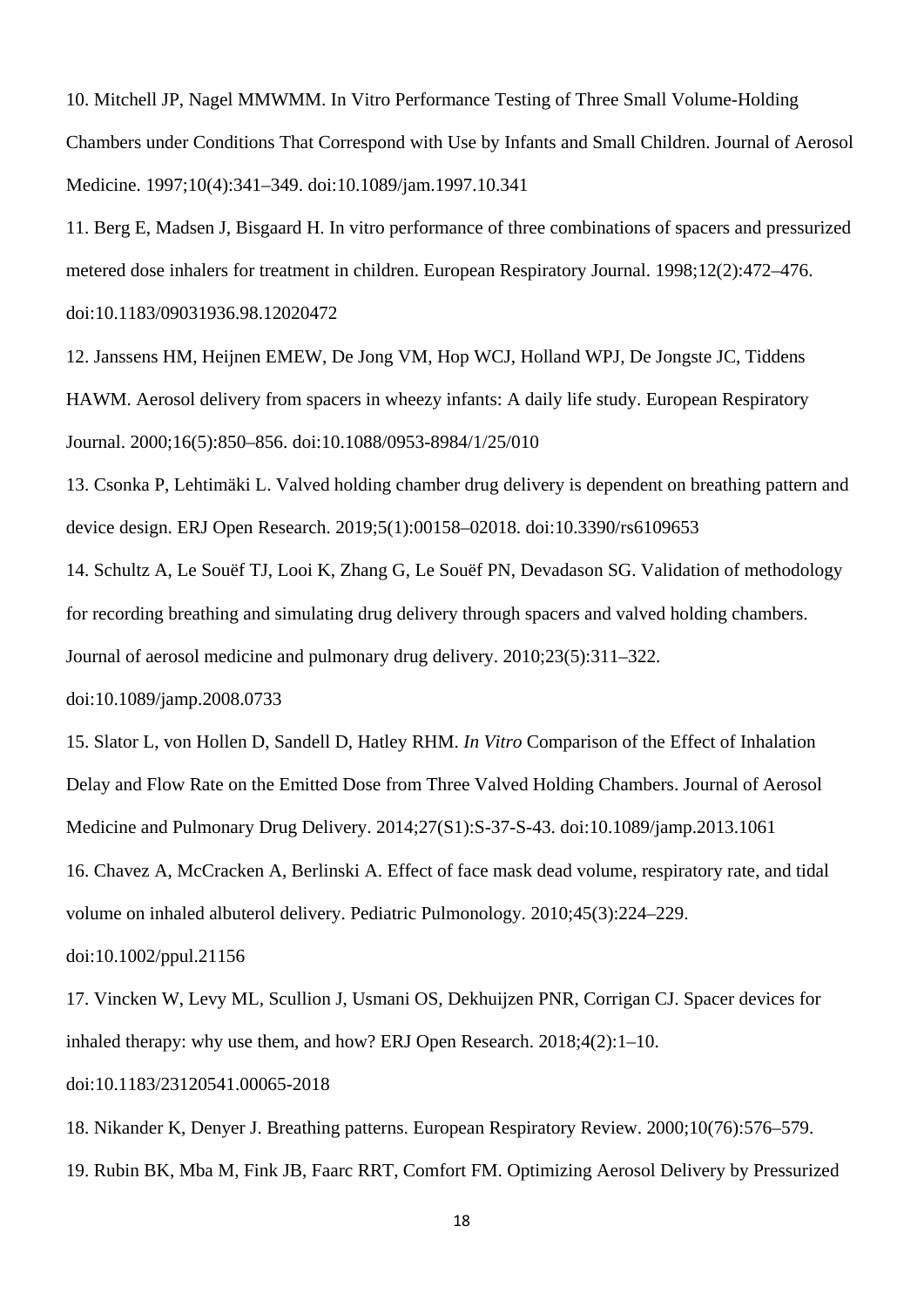Metered-Dose Inhalers. Respiratory Care. 2005;50(9):1191–1200. doi:10.1088/1361-6668/aa8e28 20. Fleming S, Thompson M, Stevens R, Heneghan C, Plüddemann A, Maconochie I, Tarassenko L, Mant D. Normal Ranges of Heart Rate and Respiratory Rate in Children from Birth to 18 Years of Age - Supplementa. The Lancet. 2011;6736(10):1011–1018. doi:10.1016/S0140-6736(10)62226-X.Normal 21. Dolovich MB, Mitchell JP. Canadian Standards Association standard CAN/CSA/Z264.1-02:2002: A new voluntary standard for spacers and holding chambers used with pressurized metered-dose inhalers. Canadian Respiratory Journal. 2004;11(7):489–495. doi:10.1155/2004/497946

22. USP Chapter <1602> Spacers and Valved Holding Chambers Used with Inhalation Aerosols – Characterization Tests. 2018.

23. Janssens HM, de Jongste JC, Fokkens WJ, Robben SGF, Wouters K, Tiddens HAWM. The Sophia Anatomical Infant Nose-Throat (Saint) Model: A Valuable Tool to Study Aerosol Deposition in Infants. Journal of Aerosol Medicine. 2002;14(4):433–441. doi:10.1089/08942680152744640

24. Mitchell JP, Dolovich MMB. Clinically Relevant Test Methods to Establish In Vitro Equivalence for Spacers and Valved Holding Chambers Used with Pressurized Metered Dose Inhalers (pMDIs). Journal of Aerosol Medicine and Pulmonary Drug Delivery. 2012;25(4):217–242. doi:10.1089/jamp.2011.0933 25. Xu Z, Hsu W, von Hollen D, Viswanath A, Nikander K, Dalby R. Methodology for the In Vitro Evaluation of the Delivery Efficiency from Valved Holding Chambers with Facemasks. Journal of Aerosol Medicine and Pulmonary Drug Delivery. 2014;27(S1):S-44-S-54. doi:10.1089/jamp.2013.1074 26. Minh KT, von Hollen D, von Königslöw AJ, Nikander K, Janssens HM. An Instrumented Valved Holding Chamber with Facemask to Measure Application Forces and Flow in Young Asthmatic Children. Journal of Aerosol Medicine and Pulmonary Drug Delivery. 2014;27(S1):S-55-S-62.

doi:10.1089/jamp.2014.1129

27. Berlinski A, von Hollen D, Hatley RHM, Hardaker LEA, Nikander K. Drug Delivery in Asthmatic Children Following Coordinated and Uncoordinated Inhalation Maneuvers: A Randomized Crossover Trial. Journal of Aerosol Medicine and Pulmonary Drug Delivery. 2017;30(3):182–189.

doi:10.1089/jamp.2016.1337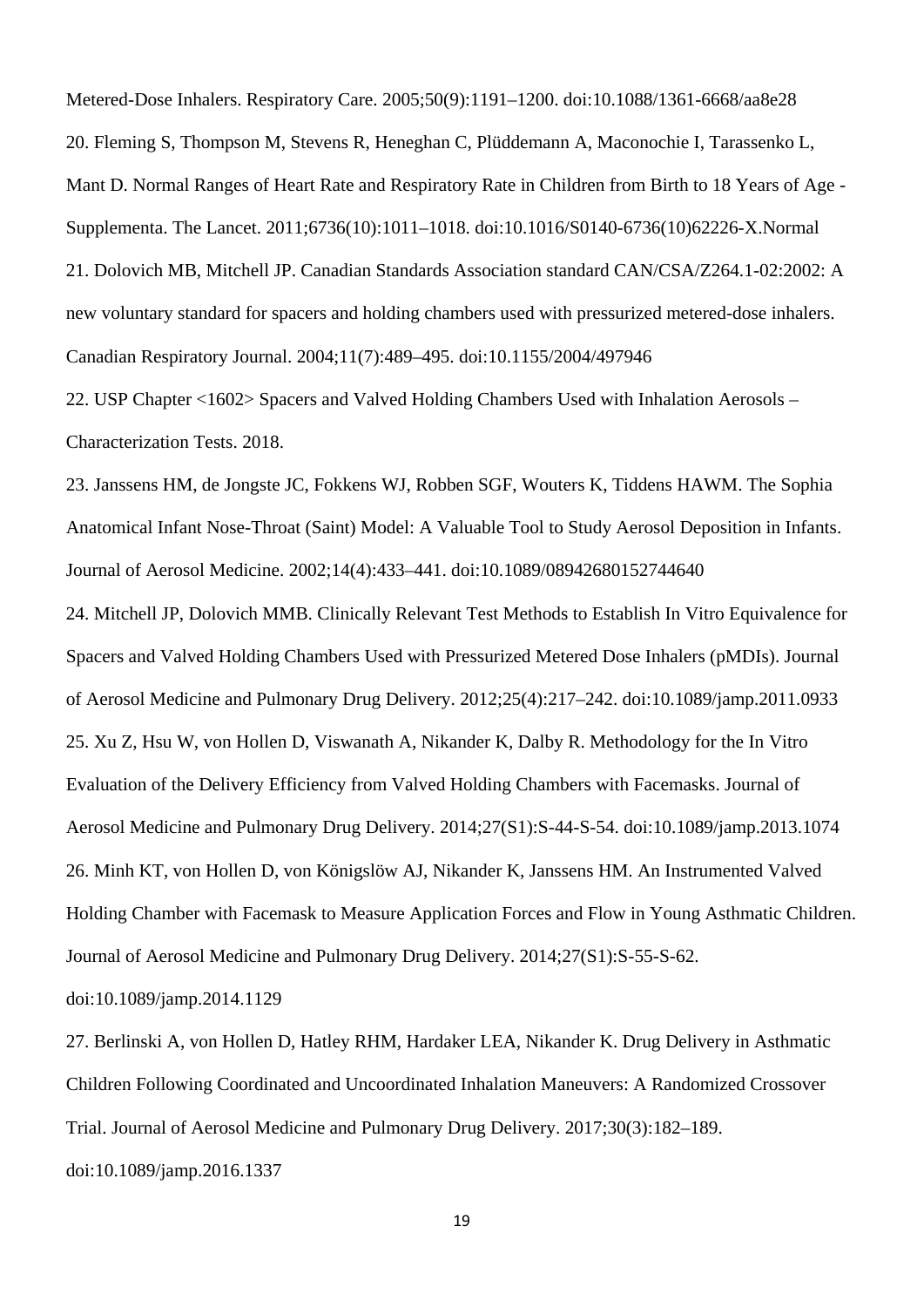28. Schultz A, Le Souef TJ, Venter A, Zhang G, Devadason SG, Le Souef PN. Aerosol Inhalation From Spacers and Valved Holding Chambers Requires Few Tidal Breaths for Children. Pediatrics. 2010;126(6):e1493–e1498. doi:10.1542/peds.2010-1377

29. Turpeinen M, Nikander K, Malmberg LP, Pelkonen AS, Turpeinen M, Nikander K, Malmberg LP PA. Metered Dose Inhaler Add-On Devices: Is the Inhaled Mass of Drug Dependent on the Size of the Infant? Journal of Aerosol Medicine. 1999;12(3):171–176. doi:10.1089/jam.1999.12.171

30. Ditcham W, Murdzoska J, Zhang G, Roller C, von Hollen D, Nikander K, Devadason SG. Lung Deposition of 99m Tc-Radiolabeled Albuterol Delivered through a Pressurized Metered Dose Inhaler and Spacer with Facemask or Mouthpiece in Children with Asthma. Journal of Aerosol Medicine and Pulmonary Drug Delivery. 2014;27(S1):S-63-S-75. doi:10.1089/jamp.2014.1139

31. Erzinger S, Schueepp KG, Brooks-Wildhaber J, Devadason SG, Wildhaber JH. Facemasks and Aerosol Delivery In Vivo. Journal of Aerosol Medicine. 2007;20(s1):S78–S84.

doi:10.1089/jam.2007.0572

32. Janssens HM, Krijgsman A, Verbraak TFM, Hop WCJ, de Jongste JC, Tiddens HAWM. Determining Factors of Aerosol Deposition for Four pMDI-Spacer Combinations in an Infant Upper Airway Model. Journal of Aerosol Medicine. 2004;17(1):51–61. doi:10.1089/089426804322994460

33. Shah SA, Berlinski AB RB. Force-dependent static dead space of face masks used with holding chambers. Respiratory Care. 2006;51:140–144.

34. Amirav I, Luder AS, Halamish A, Marzuk C, Daitzchman M, Newhouse MT. Computerized Dead-Space Volume Measurement of Face Masks Applied to Simulated Faces. Respiratory Care.

2015;60(9):1247–1251. doi:10.4187/respcare.03813

35. Iles R, Lister P, Edmunds AT. Crying significantly reduces absorption of aerosolised drug in infants. Archives of Disease in Childhood. 1999;81(2):163–165. doi:10.1136/adc.81.2.163

36. Esposito-Festen JEE, Ates B, van Vliet FJMJM, Verbraak AFMFM, de Jongste JCC, Tiddens

HAWMAWM. Effect of a facemask leak on aerosol delivery from a pMDI-spacer system. Journal of

aerosol medicine : the official journal of the International Society for Aerosols in Medicine.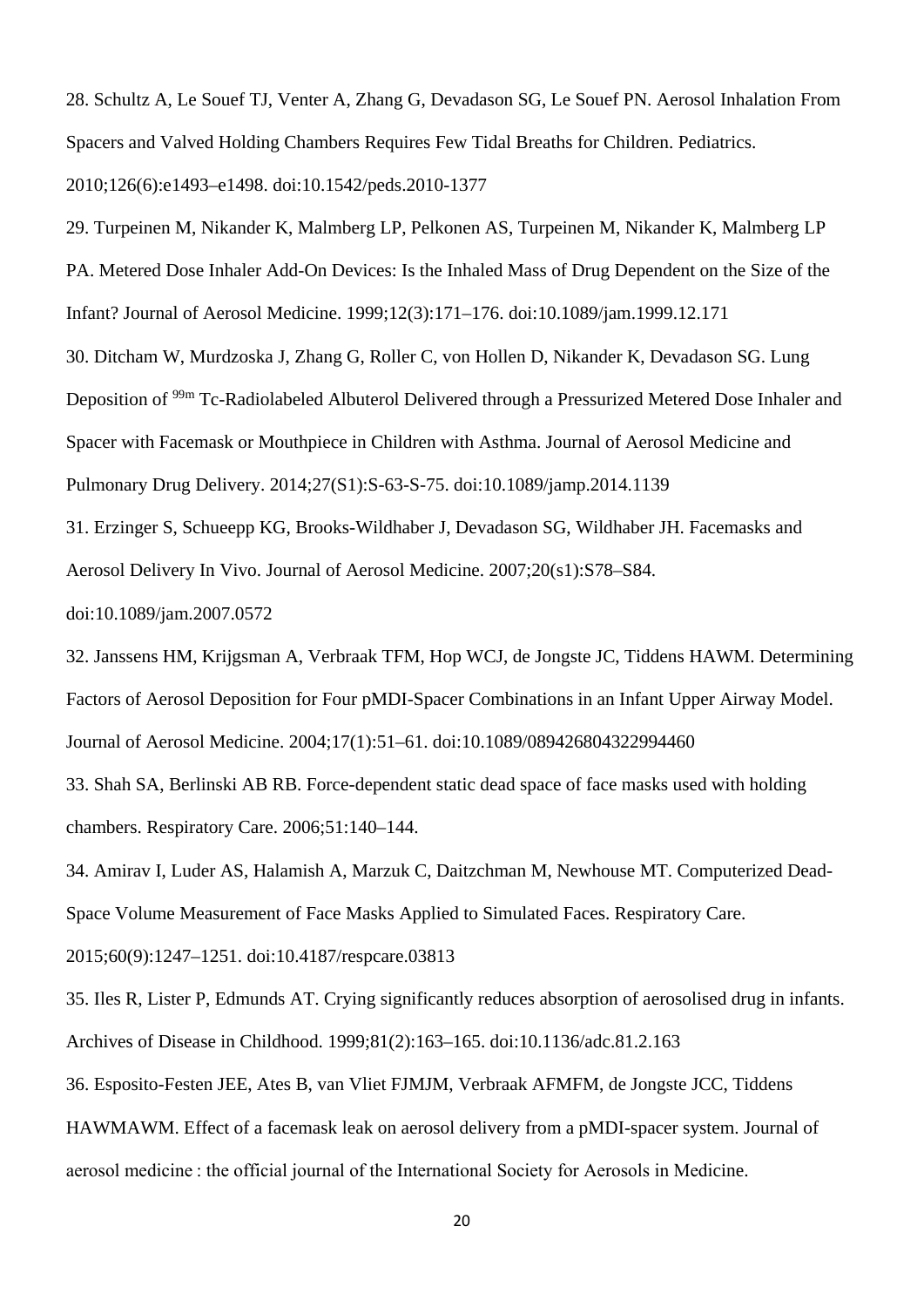2004;17(1):1–6. doi:10.1089/089426804322994406

37. Haidl P, Heindl S, Siemon K, Bernacka M, Cloes RM. Inhalation device requirements for patients' inhalation maneuvers. Respiratory Medicine. 2016;118:65–75. doi:10.1016/j.rmed.2016.07.013 38. Piérart F, Wildhaber JH, Vrancken I, Devadason SG, Le Souëf PN. Washing plastic spacers in household detergent reduces electrostatic charge and greatly improves delivery. European Respiratory Journal. 1999;13(3):673–678. doi:10.1183/09031936.99.13367399

39. Barry PW, O'Callaghan C. The output of budesonide from spacer devices assessed under simulated breathing conditions. Journal of Allergy and Clinical Immunology. 1999;104(6):1205–1210. doi:10.1016/S0091-6749(99)70014-X

40. Everard ML, Clark AR, Milner AD. Drug delivery from holding chambers with attached facemask. Archives of Disease in Childhood. 1992;67(5):580–585. doi:10.1136/adc.67.5.580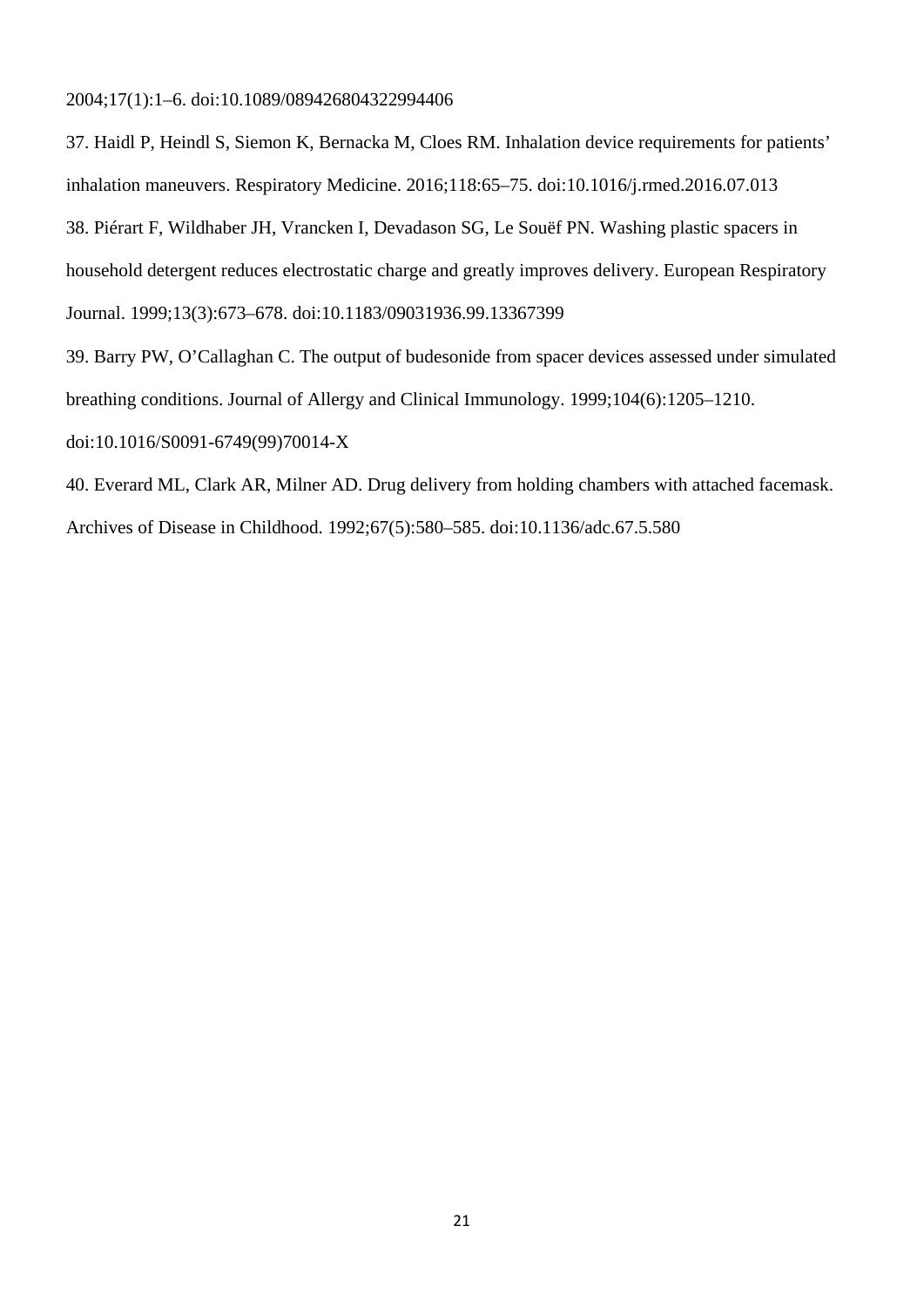

**Figure 1.** Setup to test drug delivery through different types of valved holding chambers (VHC) without face mask (A) and with face mask (B). To collect delivered salbutamol the filter (arrow) was placed between the VHC mouth piece and tubing to the breathing simulator when face mask was not used (A). When face mask was used, the filter (arrow) was placed behind the oral cavity of the anatomical face model (B) and the face mask was gently pressed against the face model by a pulley system creating a force of 4.9 N.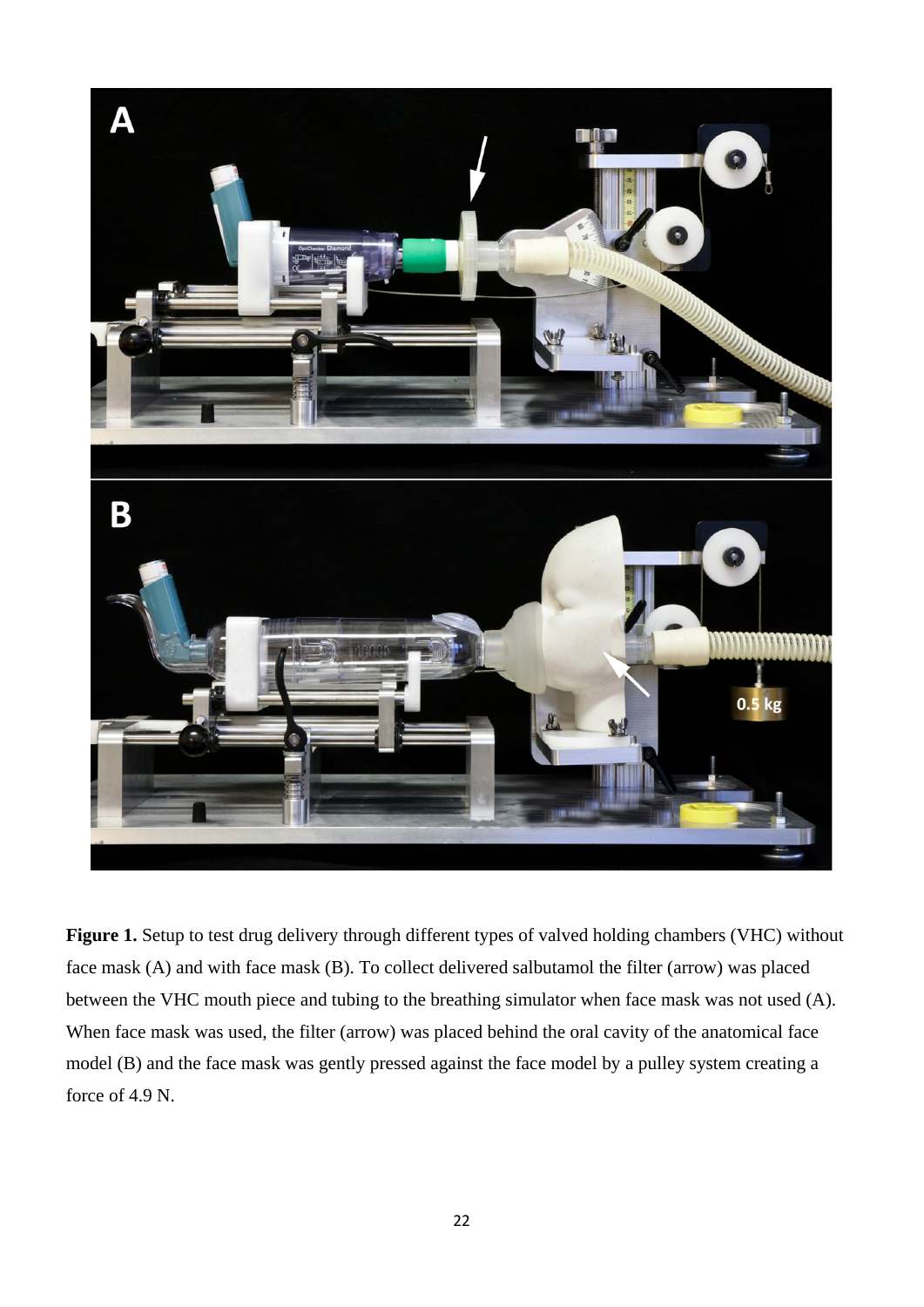

**Figure 2.** Drug delivery performance of five different types of valved holding chambers (VHC) with and without corresponding face masks. For each type of VHC, three individual devices from different manufacturing lots were used. Each box-plot represents six measurements using an individual device (middle thick line, median; box area, 25-75th percentiles; upper and lower whiskers, minimum and maximum values; round dots, outliers). P-values above bars are for the difference between "no mask" and "with mask" for each individual device, Mann-Whitney U test. P-values below groups of "no mask" and "with mask" are for the difference between lots within the group, Kruskal Wallis test. RR, respiratory rate. V<sub>t</sub>, tidal volume. lot, manufacturing lot.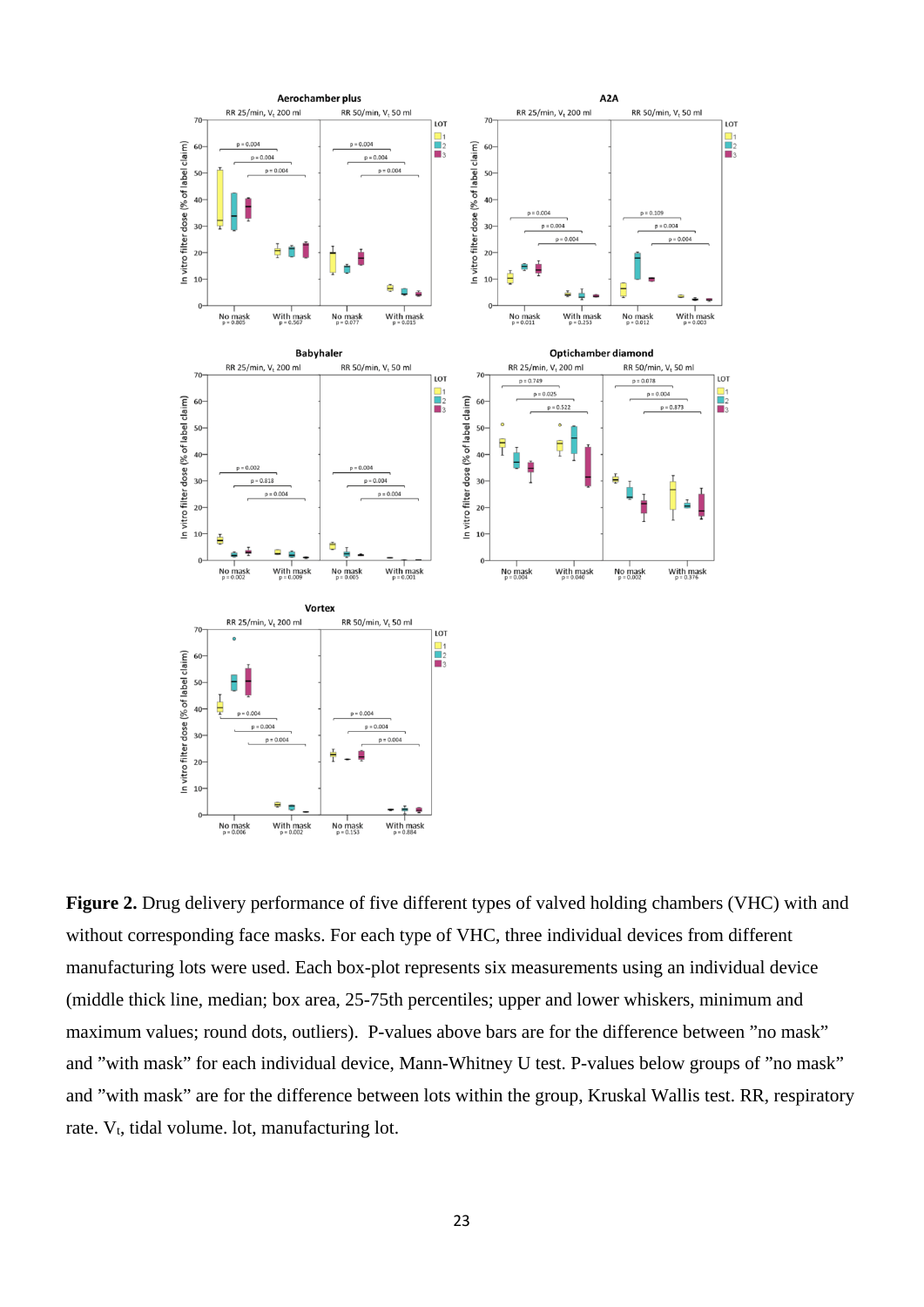# **Table 1.** Characteristics of the valved holding chambers

|                                 | <b>VHC volume</b> | <b>Chamber material</b><br>and static charge <sup>a</sup> | Valve characteristics and additional features                                                                                              | <b>Facemask</b><br>volume <sup>b</sup> |
|---------------------------------|-------------------|-----------------------------------------------------------|--------------------------------------------------------------------------------------------------------------------------------------------|----------------------------------------|
| A2A Spacer (A2A)                | 210 mL            | plastic, antistatic                                       | Internal circular unidirectional silicon valve, aerosol pass<br>through the valve centrally                                                | 80 mL                                  |
| <b>Aerochamber plus (AP)</b>    | 149 mL            | plastic, antistatic                                       | Internal circular unidirectional silicon valve, aerosol pass<br>at the valve periphery, top outside inspiratory indicator                  | 46 mL                                  |
| <b>Babyhaler (BH)</b>           | 350 mL            | plastic, non-electrostatic                                | Internal circular unidirectional silicon valve hinged<br>centrally, aerosol pass at the valve periphery, additional<br>top outside valve   | 80 mL                                  |
| <b>Optichamber diamond (OD)</b> | 140 mL            | plastic, antistatic                                       | Internal cone shaped unidirectional silicon valve, aerosol<br>pass through the valve centrally, additional top outside<br>expiratory valve | 45 mL                                  |
| <b>Vortex</b>                   | 194 mL            | metal, reduced static charge                              | Internal cone shaped unidirectional silicon valve, aerosol<br>pass through the valve centrally                                             | 46 mL                                  |

<sup>a</sup>Specified by the manufacturer

<sup>b</sup>Mask volume of the smallest available mask of each valved holding chamber (VHC). Measured by water displacement technique.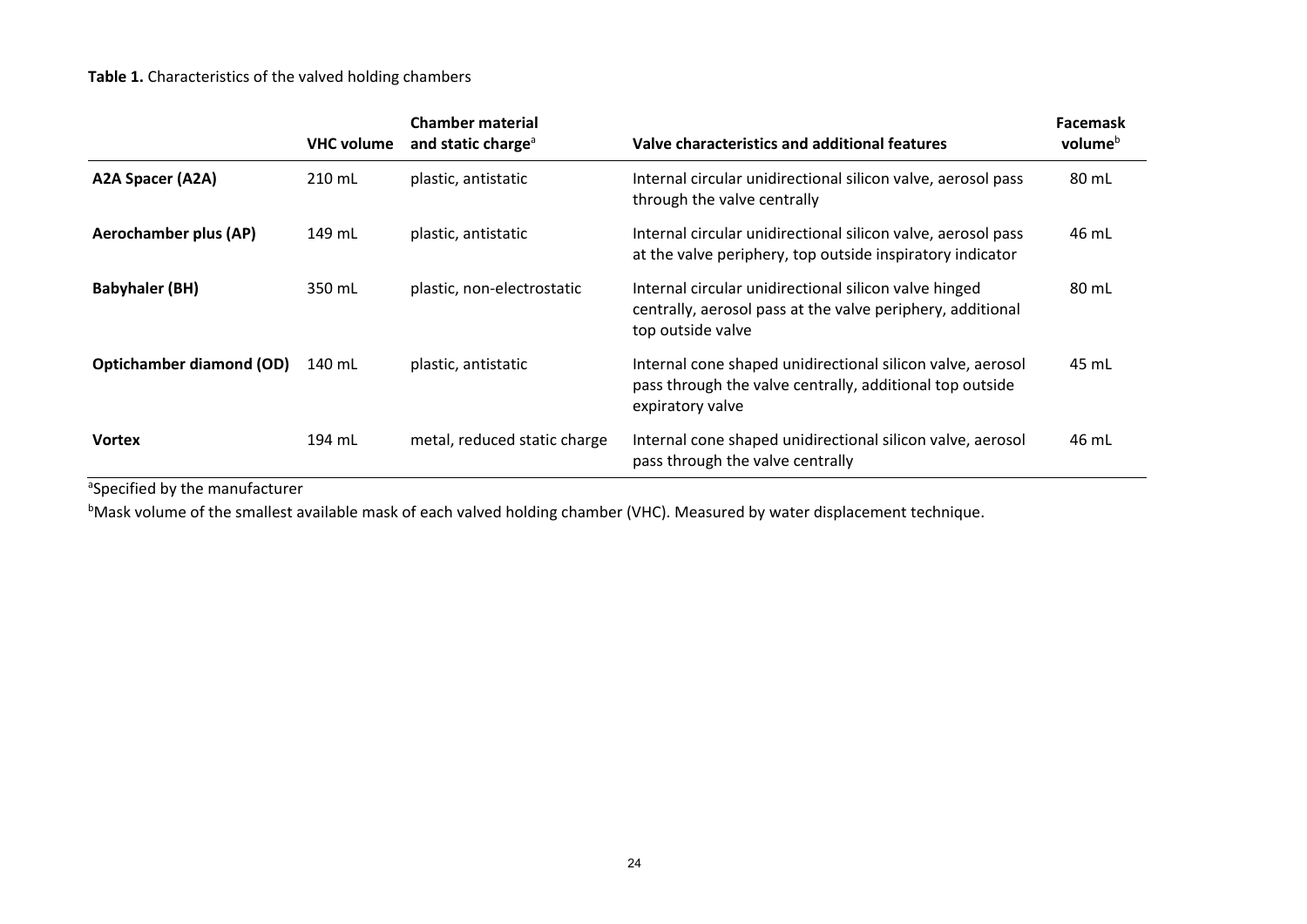**Table 2.** Breathing patterns used and corresponding mean and peak inspiratory flows.

|                          | Respiratory<br>rate | Tidal<br>volume | <b>Minute ventilation</b><br>(L/min) | <b>Mean inspiratory</b><br>flow (L/min) | <b>Peak inspiratory</b><br>flow (L/min) |
|--------------------------|---------------------|-----------------|--------------------------------------|-----------------------------------------|-----------------------------------------|
| Normal breathing         | 25/min              | 200 ml          | 5.0                                  | 10.0                                    | 15.7                                    |
| Obstructive<br>breathing | 50/min              | 50 ml           | 2.5                                  | 5.0                                     | 7.9                                     |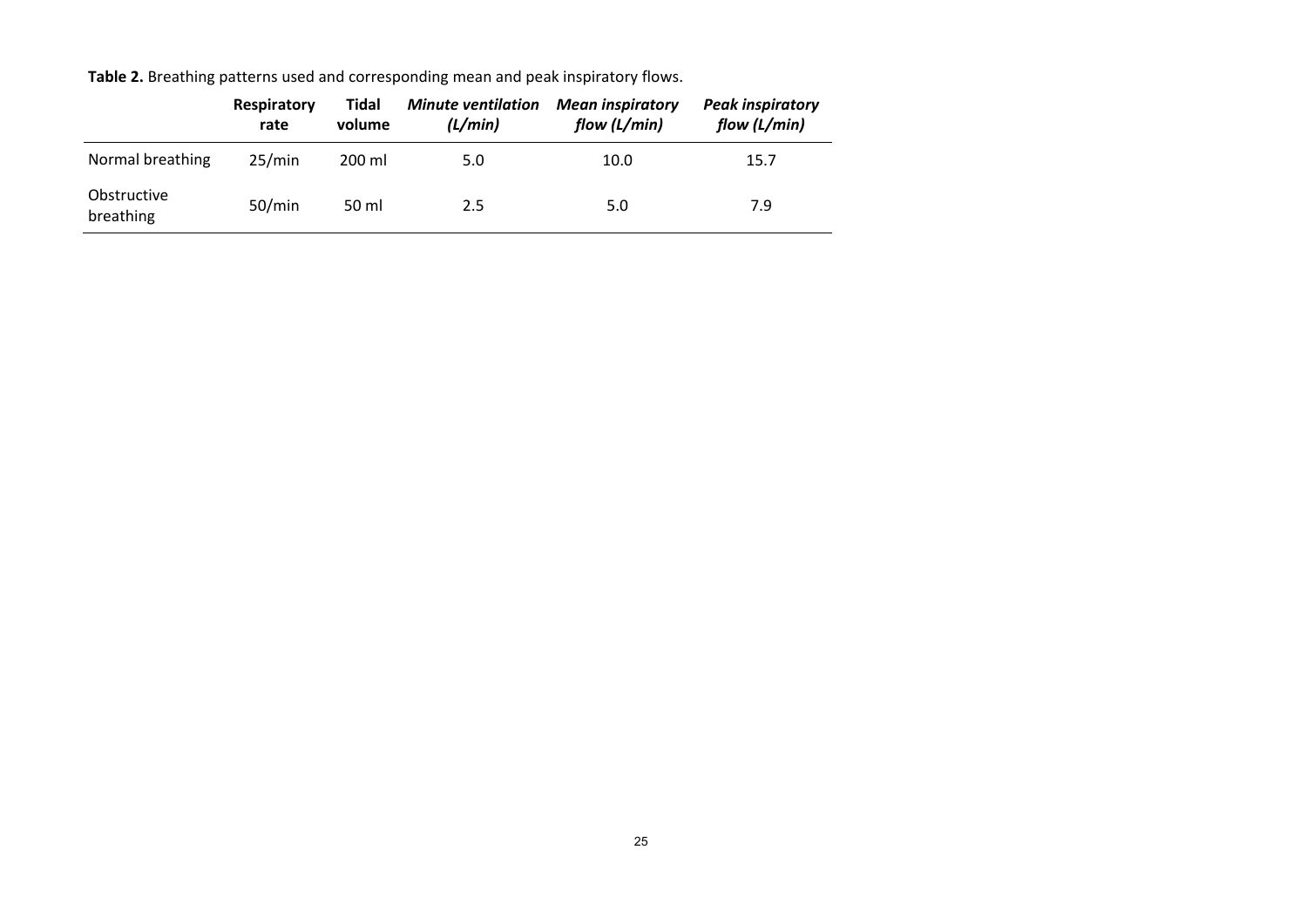**Table 3.** Pairwise comparison of drug delivery between two types of breathing patterns for the same valved holding chambers brand. Results for each device type and setting represent 18 measurements pooled from six measurements on each three individual devices from three different lots. In vitro filter dose of salbutamol (µg) expressed as median (95% confidence interval, CI), RR 25/min with V<sub>T</sub> 200 ml represents normal breathing while RR 50/min with V<sub>T</sub> 50 ml represents obstructive breathing.

|                                                                            | No mask                                                      |         | With mask                                        | Change in drug delivery |                      |
|----------------------------------------------------------------------------|--------------------------------------------------------------|---------|--------------------------------------------------|-------------------------|----------------------|
|                                                                            | Median (95% CI) μg                                           | P-value | Median (95% CI) μg                               | P-value                 | when mask is used    |
| A2A Spacer, normal breathing<br>A2A Spacer, obstructive breathing          | 13.2 (11.3-15.3)<br>$10.0(8.5-10.6)$                         | 0.040   | $3.8(3.2-4.2)$<br>$2.6$ $(2.1-3.1)^a$            | < 0.001                 | $-71.2%$<br>$-74.0%$ |
| Aerochamber, normal breathing<br>Aerochamber, obstructive breathing        | 33.8 (31.8-40.6)<br>15.5 (14.5-20.1)                         | < 0.001 | 21.5 (18.6-22.7)<br>$5.2(4.2-6.4)$               | < 0.001                 | $-36.4%$<br>$-66.5%$ |
| Babyhaler, normal breathing<br><b>Babyhaler, obstructive breathing</b>     | $3.2$ (2.1-6.4) <sup>a</sup><br>$2.6$ (2.0-4.9) <sup>a</sup> | 0.367   | $1.8(1.2-2.5)^a$<br>$0.2$ (0.1-0.8) <sup>a</sup> | < 0.001                 | $-43.8%$<br>$-92.3%$ |
| Optichamber, normal breathing<br><b>Optichamber, obstructive breathing</b> | 37.5 (35.0-42.7)<br>24.6 (22.6-29.9)                         | < 0.001 | 43.0 (37.8-45.3)<br>20.5 (19.2-25.7)             | < 0.001                 | $+14.7%$<br>$-16.7%$ |
| <b>Vortex, normal breathing</b><br>Vortex, obstructive breathing           | 46.9 (42.6-51.0)<br>21.1 (20.9-23.0)                         | < 0.001 | $3.1 (1.2 - 3.8)^a$<br>$2.0(1.6-2.3)^a$          | 0.150                   | $-93.4%$<br>$-90.5%$ |

Values in bold = VHC with statistically significantly higher drug delivery in the pairwise comparison.

P-values, Mann-Whitney U test. <sup>a</sup> Some values are below the limit of quantification (LOQ).